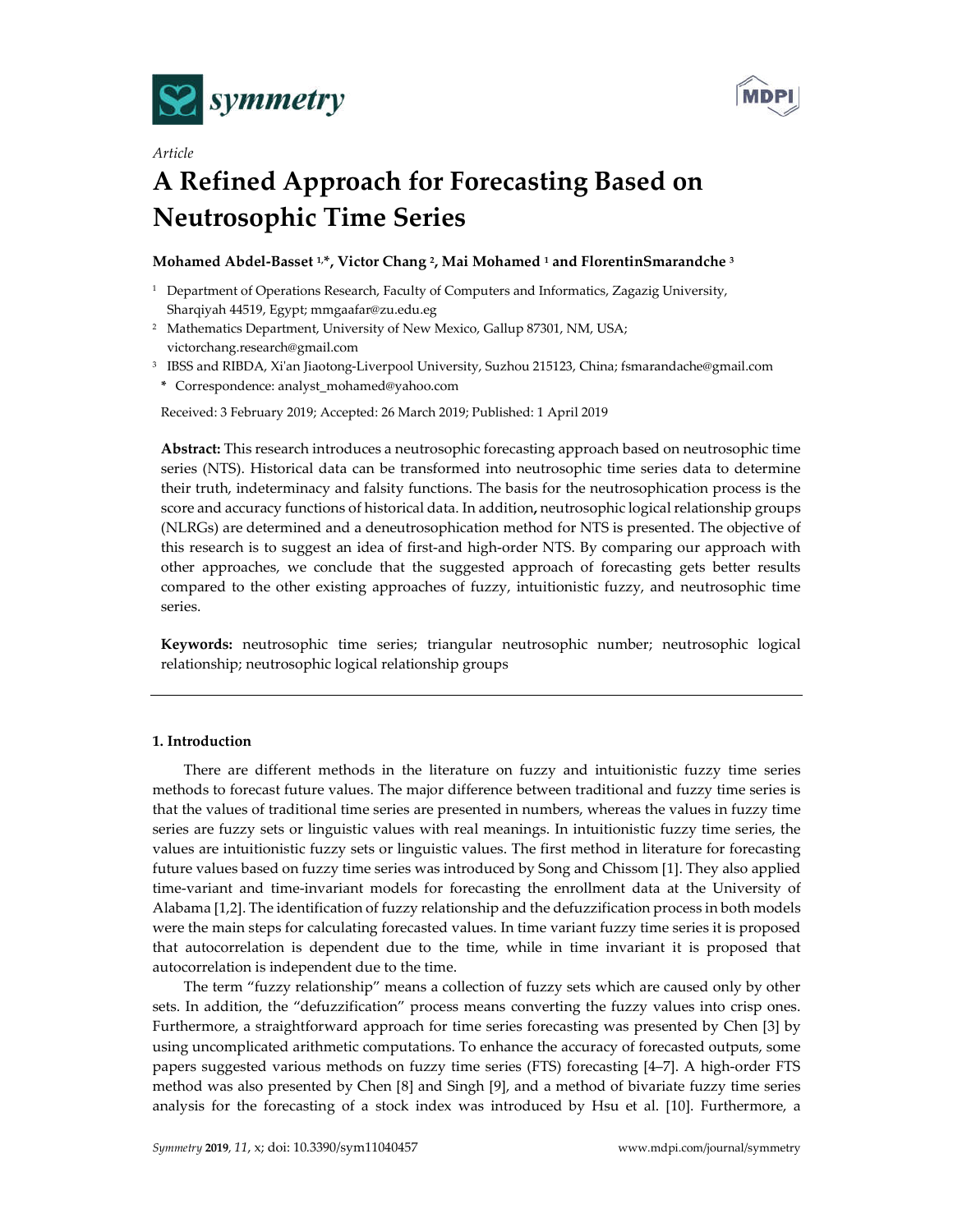framework developed for evaluation and forecasting based on the fuzzy NEAT F-PROMETHEE method was presented by Ziemba and Becker [11] for taking into account the uncertainty of input data, which is particularly burdened with the forecast values of the information and communication technologies development indicators.

The concept of fuzzy set was introduced by Zadeh [12], and it was generalized by Atanassov [13] to intuitionistic fuzzy set (IFS) to make it more suitable to handle ambiguity. The IFS considers both the membership (truth) and non-membership (falsity) degrees. However, the fuzzy set considers only the membership degree. Recently, the IFS was used for handling the fuzzy time series forecasting by Gangwar and Kumar [14] and Wang et al. [15]. In addition, the notion of intuitionistic fuzzy time series (IFTS)was employed in forecasting, as in [16–18]. Several researchers [19,20]proposed forecasting models using a genetic algorithm, or suggested a method of forecasting based on aggregated FTS and particle swarm optimization [21]. A novel method of forecasting based on hesitant fuzzy set was proposed by Bisht and Kumar [22], and fuzzy descriptor models for earthquakes was introduced by Bahrami and Shafiee [23]. A heuristic adaptive-order IFTS forecasting model was presented by Wang et al. [24]. Subsequently, Abhishekh et al. [25,26] presented a weighted type 2 FTS and score function-based IFTS forecasting approach. Moreover**,** Abhishekh and Kumar [27] suggested an approach for forecasting rice production in the area of FTS.

Since the accuracy rates of forecasting in the previous approaches are not good enough in the field of fuzzy and intuitionistic fuzzy time series, we introduce the notion of first- and high-order neutrosophic time series data for this research. Additionally, with the growing need to represent vague and random information, neutrosophic set (NS) theory [28] is an effective extension of fuzzy and intuitionistic fuzzy set theories. Smarandache [29] suggested NSs, which consist of truth membership function, indeterminacy membership function, and falsity membership function, as a better representation of reality. Neutrosophic sets received wide attention, as well as benefitting from various practical applications in diverse fields [30–39]. However, there are only two recent research papers published in the forecasting field (e.g., for stock market analysis). Guan et al. [40] proposed a new forecasting model based on multi-valued neutrosophic sets and two-factor third-order fuzzy logical relationships to forecast the stock market. Subsequently, Guan et al. [41] proposed a new forecasting method based on high-order fluctuation trends and information entropy.

The aim of this research is to enhance accuracy rates of forecasting in the area of fuzzy, intuitionistic fuzzy, and neutrosophic time series (NTS). In this research, we present the notion of forecasting based on first-and high-order NTS data by determining the suitable length of neutrosophic numbers that influence on expected values. We also suggest a neutrosophication of historical time series data, based on the biggest score function (i.e., the maximum value of score function), and define neutrosophic logical relationship groups (NLRGs) for obtaining forecasted outputs. The suggested approach of neutrosophic time series forecasting has been validated and compared with different existing models for showing its superiority.

The remaining parts of this research are organized as follows. The essential concepts of neutrosophic set and neutrosophic time series are briefly presented in Section 2. Section3presents the proposed neutrosophic time series method for the forecasting process. Section 4validates the proposed method by applying it to two numerical examples for showing its effectiveness; a comparison with other existing methods is presented. Finally, Section 5 concludes the research and determines future trends.

#### **2. Some Basic Definitions of Neutrosophic Set and Neutrosophic Time Series**

Neutrosophic time series is a concept for solving forecasting problems using neutrosophic concepts. In this section, we present the basic concepts of the neutrosophic set and of the neutrosophic time series (NTS).

**Definition 1.** *Let X be a finite universal set. A neutrosophic set N in X is an object having the following form:*  $N = \{ \langle x, T_N(x), I_N(x), F_N(x) \rangle | x \in X \}$ , where  $T_N(x) \colon X \to [0, 1]$  determines the degree of truth membership *function,*  $I_N(x): X \to [0, 1]$  *determines the degree of indeterminacy, and function*  $F_N(x): X \to [0, 1]$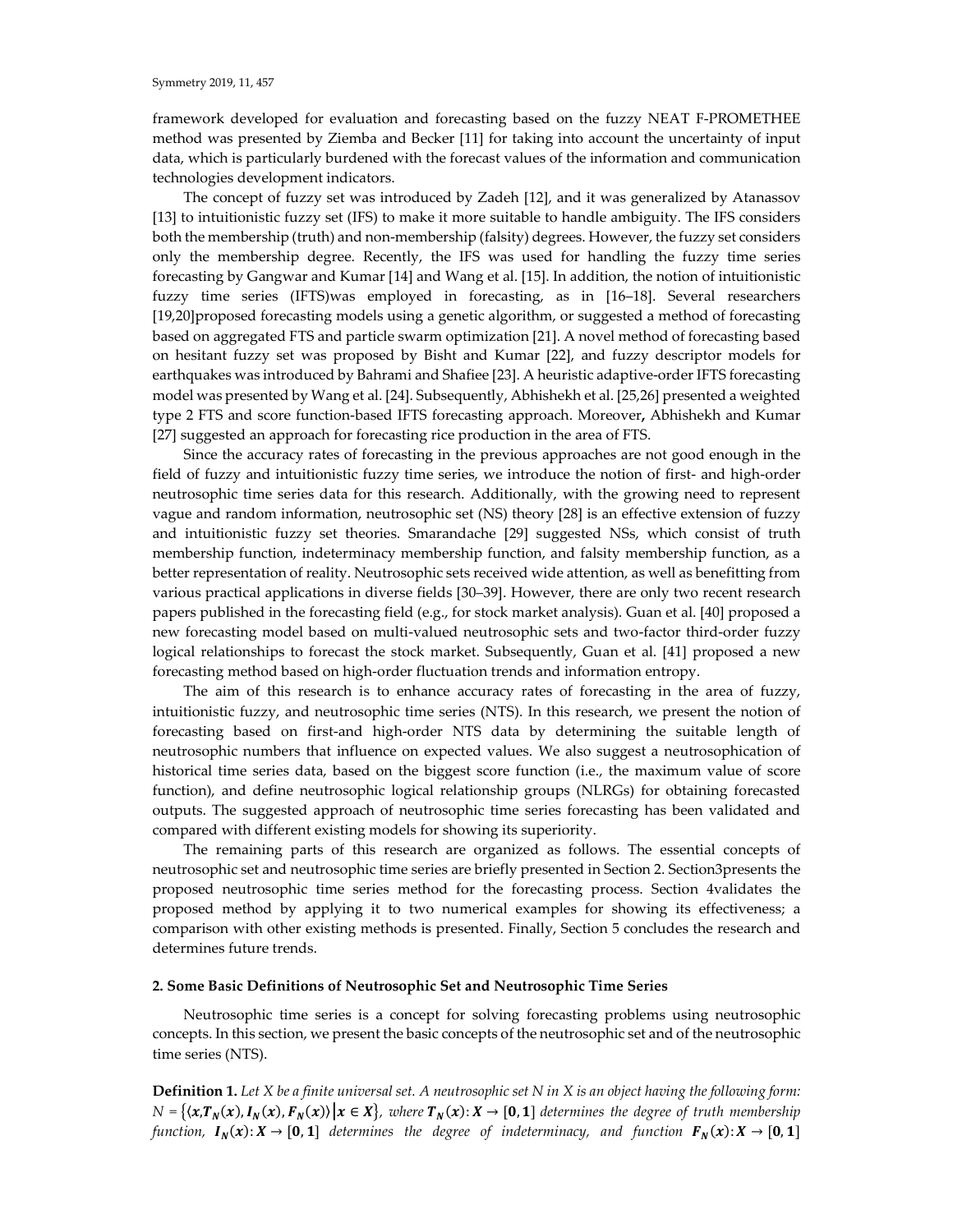*determines the degree of non-membership or falsity function. For every*  $x \in X$ ,  $0^- \le T_N(x) + I_N(x) + I_N(x)$  $F_N(x) \leq 3^+$  [29].

**Definition 2.** *A single valued triangular neutrosophic number*  $\tilde{N} = \langle (n_1, n_2, n_3); T_{\tilde{N}}, I_{\tilde{N}}, F_{\tilde{N}} \rangle$  *is a special neutrosophic set on the real number set R whose truth (membership), indeterminacy, and falsity (nonmembership) degrees are as follows* [29]:

$$
T_{\tilde{N}}(x) =
$$
\n
$$
\begin{cases}\nT_{\tilde{N}}\left(\frac{x - n_1}{n_2 - n_1}\right) & (n_1 \le x \le n_2) \\
T_{\tilde{N}} & (x = n_2) \\
T_{\tilde{N}}\left(\frac{n_3 - x}{n_3 - n_2}\right) & (n_2 < x \le n_3)\n\end{cases}
$$
\n(*1*)\n*otherwise,*\n
$$
I_{\tilde{N}}(x)
$$
\n
$$
= \begin{cases}\n\frac{\left(n_2 - x + I_{\tilde{N}}(x - n_1)\right)}{\left(n_2 - n_1\right)} & (n_1 \le x \le n_2) \\
I_{\tilde{N}} & (x = n_2) \\
\frac{\left(x - n_2 + I_{\tilde{N}}(n_3 - x)\right)}{\left(n_3 - n_2\right)} & (n_2 < x \le n_3)\n\end{cases}
$$
\n(*2*)\n*th* terms of the following equations:\n
$$
F_{\tilde{N}}(x) = \frac{\left(n_2 - x + F_{\tilde{N}}(x - n_1)\right)}{\left(n_2 - x + F_{\tilde{N}}(x - n_1)\right)}
$$

$$
\begin{cases}\n\frac{(n_2 - x + F_{\overline{N}}(x - n_1))}{(n_2 - n_1)} (n_1 \le x \le n_2) \\
F_{\tilde{N}} (x = n_2) \\
\frac{(x - n_2 + F_{\tilde{N}} (n_3 - x))}{(n_3 - n_2)} (n_2 < x \le n_3) \\
1 & \text{otherwise,} \n\end{cases} \tag{3}
$$

where  $0 \le T_{\tilde{N}} \le 1$ ,  $0 \le I_{\tilde{N}} \le 1$ ,  $0 \le F_{\tilde{N}} \le 1$ ,  $0 \le T_{\tilde{N}}+I_{\tilde{N}}+F_{\tilde{N}} \le 3$ ,  $n_1, n_2, n_3 \in R$ , and being the lower, median, and upper values of the triangular neutrosophic number.

**Definition 3.** *Let X and Y be two finite universal sets. A neutrosophic relation R from X to Y is a neutrosophic set in the direct product space X to Y:*

$$
R = \{ \langle (x, y), T_N(x, y), I_N(x, y), F_N(x) \rangle | (x, y) \in X \times Y \}
$$

where  $0^- \le T_N(x, y) + I_N(x, y) + F_N(x, y) \le 3^+$ ,  $\forall (x, y) \in X \times Y$  for  $T_N(x, y) \to [0, 1]$ ,  $I_N(x, y) \to [0, 1]$ , and  $F_N(x, y) \to [0,1]: X \times Y \to [0,1].$ 

**Definition 4.** Let  $X(t)$   $(t = 1, 2, ...,)$ , a subset of **R**, be the universe of discourse on which neutrosophic sets  $f_i(t) = \langle T_N(x, y), I_N(x, y), F_N(x) \rangle (i = 1, 2, ...)$  are defined.  $F(t) = \{f_1(x), f_2(x), ... \}$  *is a collection of*  $f_i(t)$ *and it defines a neutrosophic time series on*  $X(t)$  ( $t = 0, 1, 2, ...$ ).

**Definition 5.** *If there exists a neutrosophic relationship*  $R(t - 1, t)$ *, such that*  $F(t) = F(t - 1) \times R(t - 1, t)$ *, where '* $\times$ ' represents an operator, then  $F(t)$  is said to be caused by  $F(t-1)$ . The relationship between  $F(t)$ *and*  $F(t - 1)$  *is symbolized by*  $F(t - 1) \rightarrow F(t)$ *.* 

**Definition 6.** Let  $F(t)$  caused by  $F(t-1)$  only and symbolized by  $F(t-1) \rightarrow F(t)$ ; consequently, a *neutrosophic relationship exists between*  $F(t)$  *and*  $F(t-1)$  *that is denoted as*  $F(t) = F(t-1) \times R(t-1,t)$ *,*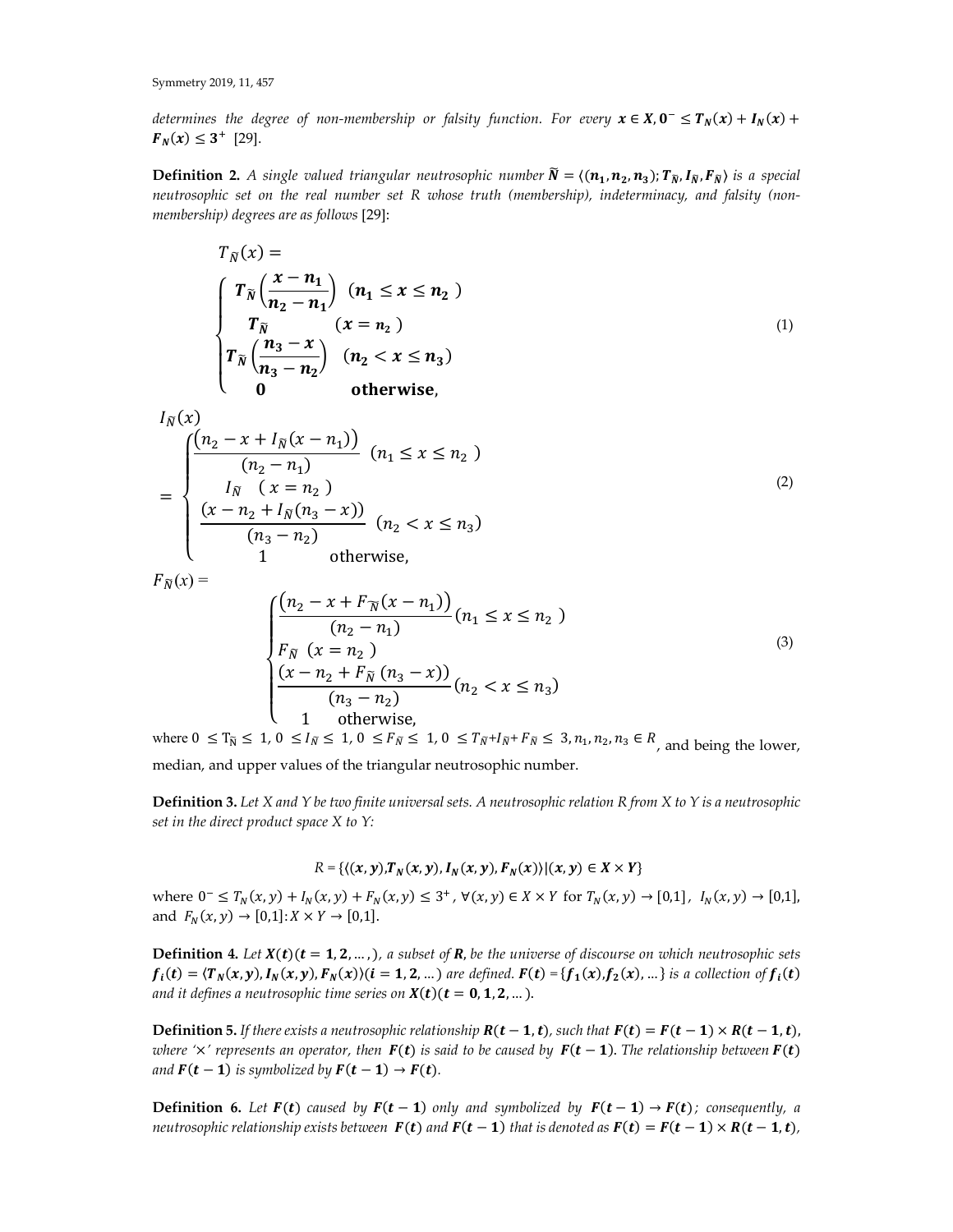*since R is a first-order model of*  $F(t)$ *. The*  $F(t)$  *is a time-invariant neutrosophic time series if*  $R(t-1,t)$  *is independent of time t,*  $R(t, t-1) = R(t-1, t-2)$  $\forall$  *t. Otherwise,*  $F(t)$  *is called a time-variant neutrosophic time series.*

*Definition 7. Let*  $F(t - 1) = \tilde{N}_i$  and  $(t) = \tilde{N}_i$ ; a neutrosophic logical relationship (NLR) can be defined as  $\widetilde{N}_i \rightarrow \widetilde{N}_i$ , where  $\widetilde{N}_i$ ,  $\widetilde{N}_i$  are the current and next state of NLR. Since  $F(t)$  is occurred by more than one *neutrosophic set*  $F(t - n)$ ,  $F(t - n + 1)$ , ...  $F(t - 1)$ , then the neutrosophic relationship is represented by  $\widetilde{N}_{i1}, \widetilde{N}_{i2},..., \widetilde{N}_{in} \rightarrow \widetilde{N}_{j}$ , where  $F(t-n) = \widetilde{N}_{i1}$ ,  $F(t-n+1) = \widetilde{N}_{i2}$ . The relationship is called high-order *neutrosophic time series model.*

# **3. Neutrosophic Time Series Forecasting Algorithm**

Because a neutrosophic set plays a significant role in decision-making and data analysis problems by handling vague, inconsistent, and incomplete information [30–39], we propose in this section an enhanced approach of forecasting using the concept of neutrosophic time series (NTS).

The stepwise method of the suggested algorithm of neutrosophic time series forecasting is dependent on historical time series data.

#### *3.1. The Proposed Method of Forecasting Based on First-Order NTS Data*

*Step 1:* By depending on the range of the existing data set, determine the universe of discourse *U* as follows:

Select the largest  $D_l$  and the smallest  $D_s$  from all available data  $D_v$ , then

$$
U = [D_s - D_1, D_l + D_2]
$$
 (4)

where  $D_1$  and  $D_2$  are two proper positive numbers assigned by experts in the problem domain. So, we can define  $D_1$ ,  $D_2$  as the values by which the range of the universe of discourse is less than the specified value of  $D_s$  for the first (i.e.,  $D_1$ ) or greater than the specified value of  $D_l$  for the latter  $(i.e., D<sub>2</sub>).$ 

*Step 2: Create a partition of the universe of discourse, to m triangular neutrosophic numbers as* follows:

- Decide the suitable length  $(Le)$  of available time series data:
	- $\circ$  Among the value  $D_{\nu-1}$ ,  $D_{\nu}$ , calculate all absolute differences and take the average of these differences.
	- o Consider half the average as the initial length.
	- o According to the obtained result, use the base mapping table [42] to determine the base for the length of intervals.
	- o Round the result to determine the appropriate length of neutrosophic numbers.
	- o For example: if we have these time series data 30,50,80,120,100,70, then the absolute differences will be 20,30,40,20,30, and the average of these values = 28. Then, half of the average will be 14 and this is the initial value of length. By using the base mapping table [42], the base for length = 10 because 14 locates in the range [11 − 100] and by rounding the length 14 by the base ten, the result will equal 10. Here, the appropriate length of neutrosophic numbers equals 10.
- Compute the number of triangular neutrosophic numbers  $(m)$  as follows:

$$
m = \frac{D_l + D_2 - D_s + D_1}{le}
$$
 (5)

**Step 3:** According to the numbers of triangular neutrosophic numbers on the universe of discourse and determined length  $(le)$ , begin to construct the triangular neutrosophic numbers. The triangular neutrosophic numbers are  $N_1$ ,  $N_2$ , ...,  $N_m$ .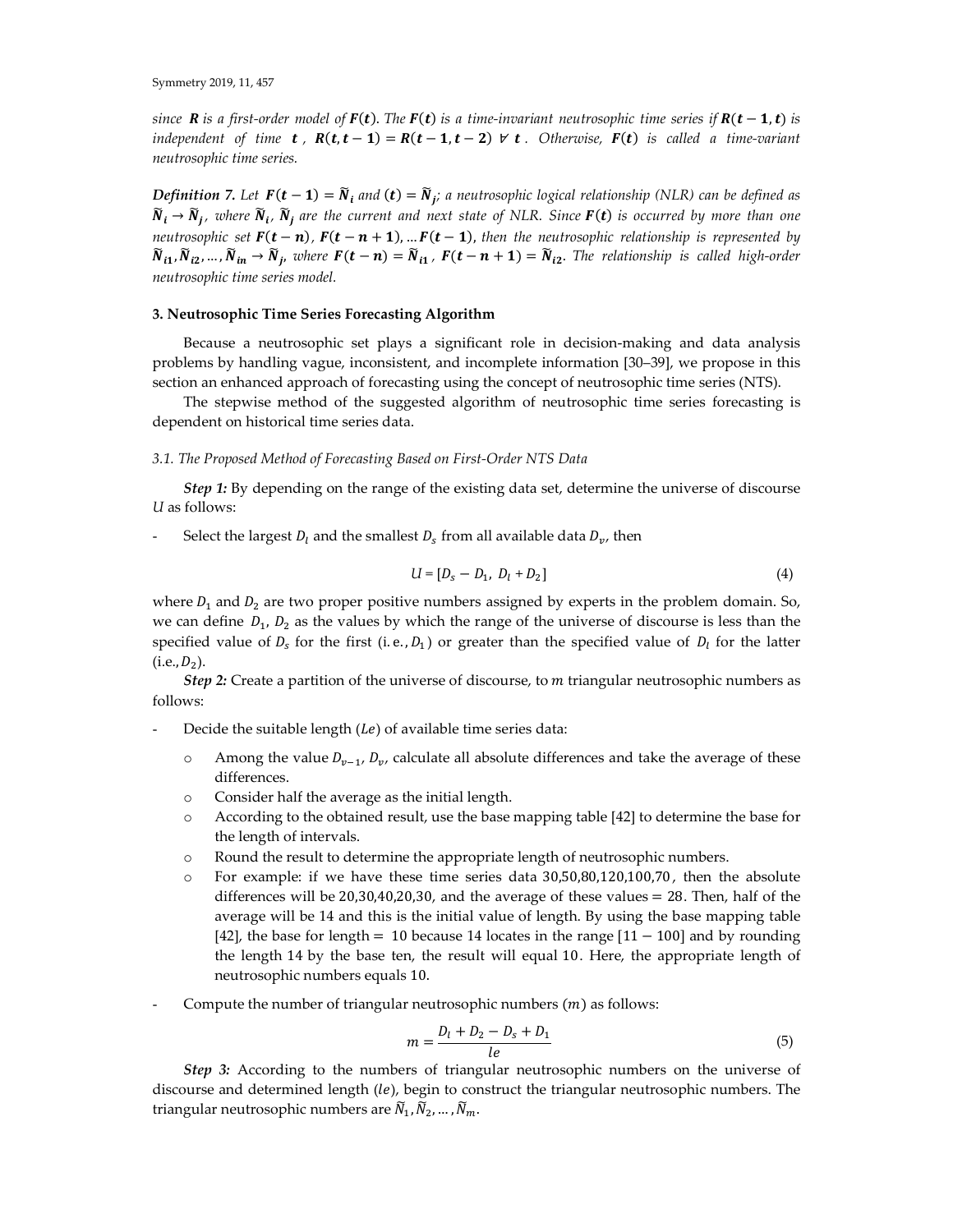As we illustrated in Definition 2, each triangular neutrosophic number consists of two parts which are the value of the triangular neutrosophic number (lower, median, upper) and the degree of confirmation (truth/membership degree  $T$ , indeterminacy degree  $I$ , falsity/non-membership degree  $F$ ). The initial value of  $T, I, F$  must be determined by experts according to the existing problem.

*Step 4:* Make a neutrosophication process of the existing data: For  $i, j = 1, 2, ..., v$  (the end of data):

Rule 1: Use this equation to calculate the score degree, and if the score degree of two neutrosophic numbers is not equal for any data, then choose the maximum value of the score degree:

$$
SC_{\tilde{N}_j}(x_i) = 2 + T_{\tilde{N}_j}(x_i) - I_{\tilde{N}_j}(x_i) - F(x_i)
$$
\n(6)

Then, select  $SC_{\tilde{N}_k} = max ( SC_{\tilde{N}_k}$ ,  $SC_{\tilde{N}_k}$ , ...,  $SC_{\tilde{N}_k}$  for  $x_i, i = 1,2,...,n$ ,  $1 \le k \le n$ , and assign the neutrosophic number  $\widetilde{N}_k$  to  $x_i$ .

Rule 2: If two neutrosophic numbers have the same score degree, then use the following equation to calculate the score degree, and select the minimum accuracy degree:

$$
AC_{\widetilde{N}_j}(x_i) = 2 + T_{\widetilde{N}_j}(x_i) - I_{\widetilde{N}_j}(x_i) + F(x_i)
$$
\n<sup>(7)</sup>

Furthermore,  $AC_{\tilde{N}_k} = min (AC_{\tilde{N}_k}, AC_{\tilde{N}_k}, ..., AC_{\tilde{N}_k})$  for  $x_i, i = 1,2,...,n$ ,  $1 \le k \le n$ ; assign the neutrosophic number  $\widetilde{N}_k$  to  $x_i$ .

*Step 5:* Construct the neutrosophic logical relationships (NLRs) as follows:

If  $\tilde{N}_i$ ,  $\tilde{N}_k$  are the neutrosophication values of year *n* and year  $n + 1$ , respectively, then the NLR is symbolized as  $\tilde{N}_i \rightarrow \tilde{N}_k$ .

*Step 6:* Based on the NLR, begin to establish the neutrosophic logical relationship groups (NLRGs).

*Step 7:* Calculate the forecasted values as follows:

Rule 1: If the neutrosophication value of  $data_i$  is  $\tilde{N}_k$  and it is not caused by any other neutrosophication values and, by looking at the NLRG of this value, you cannot find the value which it depends on (i.e.,  $\neq \rightarrow \tilde{N}_k$ ), then the forecasted value in this case will equal—(i.e., leave it empty). The  $\neq$  symbol means no value.

Rule 2: If the neutrosophication value of *data<sub>i</sub>* is  $\tilde{N}_k$  and it is caused by  $\tilde{N}_j$  ( $\tilde{N}_j \to \tilde{N}_k$ ), then look at NLRG of  $\tilde{N}_i$ , and

- If NLRG of  $\tilde{N}_i$  is empty (i.e.,  $\tilde{N}_i \rightarrow \emptyset$ , or  $\tilde{N}_i \rightarrow \tilde{N}_i$ ), then the forecasted value is the middle value of  $\widetilde{N}_j$ .
- If NLRG of  $\widetilde{N}_i$  is one-to-one (i.e.,  $\widetilde{N}_i \to \widetilde{N}_k$ ), then the forecasted value is the middle value of  $\widetilde{N}_k$ .
- If NLRG of  $\widetilde{N}_j$  is one-to-many (i.e.,  $\widetilde{N}_j \to \widetilde{N}_{k1}$ ,  $\widetilde{N}_{k2}$ , ...,  $\widetilde{N}_{kn}$ ), then the forecasted value is the average of the middle values of  $\widetilde{N}_{k1}$ ,  $\widetilde{N}_{k2}$ , ...,  $\widetilde{N}_{kn}$ .

*Step 8:* Use the following equations to calculate the forecasting error:

Root mean square error (RMSE) = 
$$
\sqrt{\frac{\sum_{i=1}^{n}(\text{forecast}_i - \text{Actual}_i)^2}{n}},
$$
 (8)

Forecasting error = 
$$
\frac{|\text{Forecast-Actual}|}{\text{Actual}} \times 100,
$$
 (9)

Average forecasting error (AFE) (%) = 
$$
\frac{\text{Sum of forecasting error}}{\text{number of errors}} \times 100. \tag{10}
$$

# *3.2. The Proposed Method of Forecasting Based on High-Order NTS Data*

We can also apply the proposed method of forecasting based on high-order NTS data:

- All steps from 1 to 4 are the same as previously, but in step 5 we begin to construct the neutrosophic logical relationships (NLRs) of the *n*th order NTS, where  $n \ge 2$ .
- Based on the NLR of the nth order, NTS begin to establish the neutrosophic logical relationship groups (NLRGs).
- Calculate the forecasted values as follows: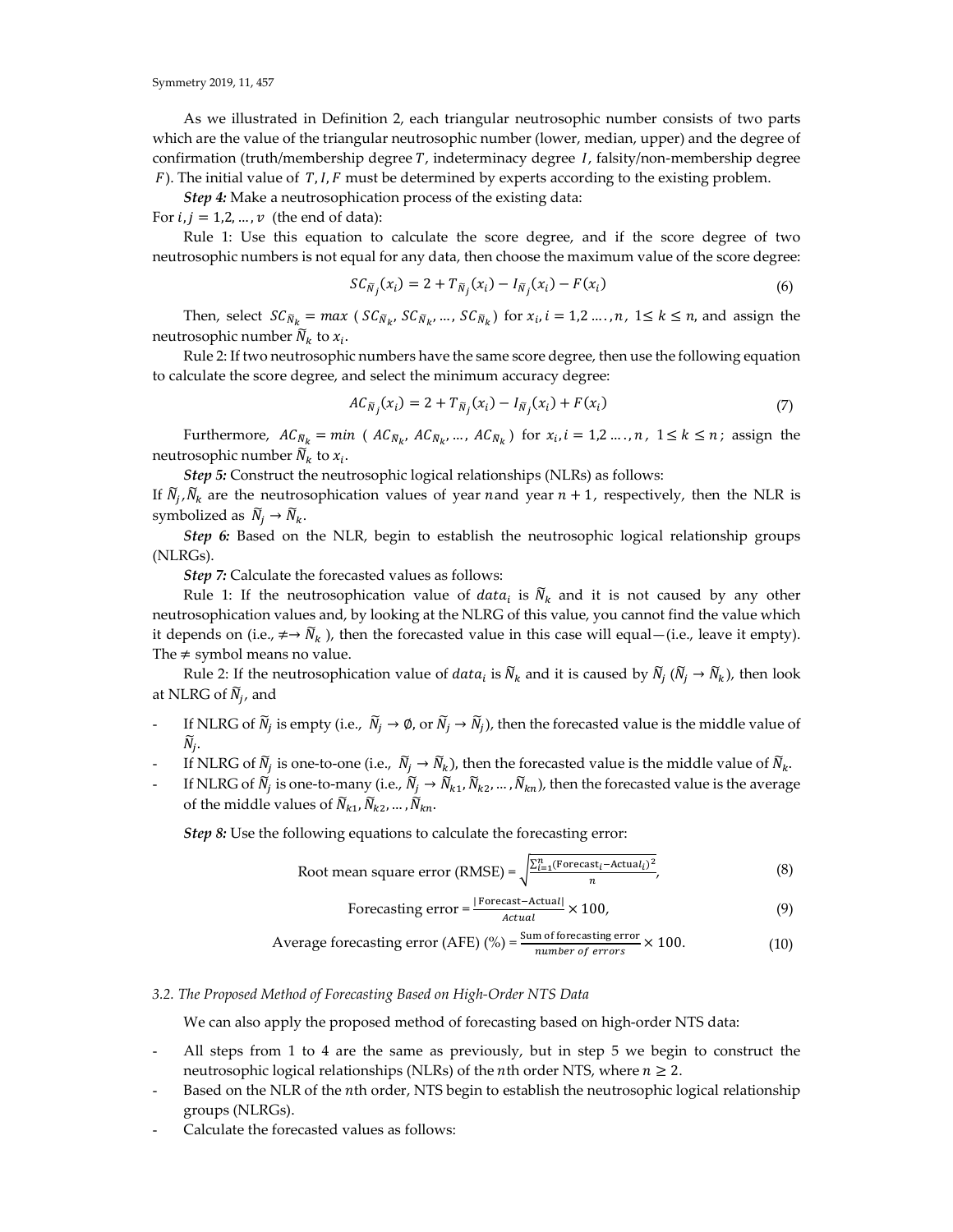- $\circ$  Rule 1: If the neutrosophication values of data<sub>i</sub> is  $\tilde{N}_l$  and it is not caused by any other neutrosophication values and, by looking at the NLRG of this value, you cannot find the values which it depends on (i.e.,  $\neq \delta$ ), then the forecasted value in this case will equal— (i.e., leave it empty). The  $\neq$  symbol means no value.
- $\circ$  Rule 2: If the neutrosophication value of *data<sub>i</sub>* is  $\tilde{N}_l$  and it is caused by  $\tilde{N}_{in}$ ,  $\tilde{N}_{i(n-1)}$ , …,  $\tilde{N}_{ik}$ (i.e.,  $\widetilde{N}_{in}$ ,  $\widetilde{N}_{i(n-1)}$ , …,  $\widetilde{N}_{ik}$   $\rightarrow$   $\widetilde{N}_{l}$ ), then look at the NLRG of  $\widetilde{N}_{in}$ ,  $\widetilde{N}_{i(n-1)}$ , …,  $\widetilde{N}_{ik}$ , and
	- If  $\widetilde{N}_{in}$ ,  $\widetilde{N}_{i(n-1)}$ , …,  $\widetilde{N}_{ik}$   $\rightarrow$   $\emptyset$ , then the forecasted value at this year is the average of the middle value of  $\widetilde{N}_{in}$ ,  $\widetilde{N}_{i(n-1)}$ , ...,  $\widetilde{N}_{ik}$ .
	- If  $\widetilde{N}_{in}$ ,  $\widetilde{N}_{i(n-1)}, \ldots, \widetilde{N}_{ik} \to \widetilde{N}_i$ , then the forecasted value at this year is the middle value of  $\widetilde{N}_i$ .
	- If  $\widetilde{N}_{in}$ ,  $\widetilde{N}_{i(n-1)}$ , …,  $\widetilde{N}_{ik}$   $\rightarrow$   $\widetilde{N}_j$ ,  $\widetilde{N}_{j1}$ ,  $\widetilde{N}_{j2}$ , then the forecasted value at this year is the average of the middle value of  $\widetilde{N}_i$ ,  $\widetilde{N}_{i1}$ ,  $\widetilde{N}_{i2}$ .

#### **4. Numerical Examples**

In this section, we solve two numerical examples and compare outputs with other existing methods for verifying the applicability and superiority of the suggested method.

#### *4.1. Numerical Example 1*

In this example, the suggested approach is implemented on the benchmarking time series data of student enrollments at the University of Alabama from year 1971 to 1992 adopted from [26]. The steps are as follows:

*Step 1:* Let the two proper positive numbers  $D_1$  and  $D_2$  be 5 and 13, determined by the expert. By selecting the largest and the smallest observation from all available data which are presented in Table 1, then  $D_l = 19,337$  and  $D_s = 13,055$ , respectively. Consequently, the universe of discourse  $U =$  $[13,055 - 5, 19,337 + 13] = [13,050, 19,350].$ 

*Step 2: Create a partition of the universe of discourse, to m triangular neutrosophic numbers, as* follows:

- Determine the suitable length  $(Le)$  of available time series data:
	- $\circ$  From Table 1, the average of absolute differences = 510.3.
	- o The initial length  $=$   $\frac{510.3}{2}$   $=$  255.15.
	- $\circ$  By using the base mapping table [42], the base for length of intervals = 100, since it is located in the range [101,1000].
	- o By rounding 255.15 with regard to base 100, then the appropriate length of neutrosophic numbers = 300.
- Compute the number of triangular neutrosophic numbers  $(m)$  as follows:

$$
m = \frac{19350 - 13050}{300} = 21.
$$

Then, we can partition *U* into 21 triangular neutrosophic numbers with length =  $300$ .

*Step 3:* According to the number of triangular neutrosophic numbers on the universe of discourse and determined length  $(le)$ , begin to construct the triangular neutrosophic numbers as follows:

> $\widetilde{N}_1 = \langle 13050, 13350, 13650; 0.90, 0.10, 0.10 \rangle$  $\widetilde{N}_2 = \langle 13350, 13650, 13950; 0.80, 0.20, 0.10 \rangle$  $\widetilde{N}_3 = \langle 13650, 13950, 14250, 0.90, 0.20, 0.10 \rangle$  $\widetilde{N}_4 = \langle 13950, 14250, 14550; 0.85, 0.15, 0.10 \rangle$  $\widetilde{N}_5 = \langle 14250, 14550, 14850, 0.75, 0.10, 0.30 \rangle$ ,  $\widetilde{N}_6 = \langle 14550, 14850, 15150, 0.90, 0.10, 0.10 \rangle$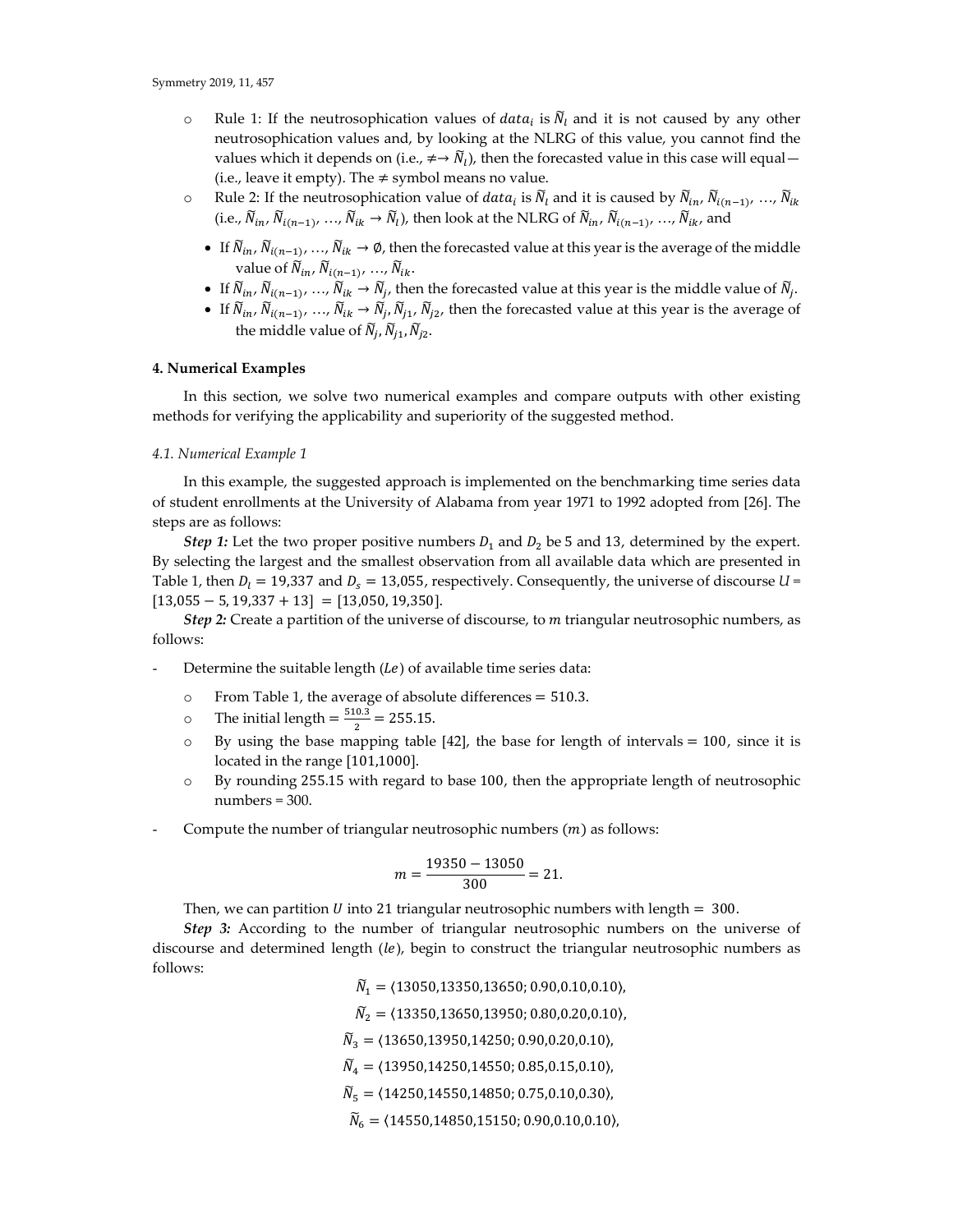$$
\widetilde{N}_7 = \langle 14850, 15150, 15450, 0.60, 0.30, 0.40 \rangle, \n\widetilde{N}_8 = \langle 15150, 15450, 15750, 0.80, 0.20, 0.20 \rangle, \n\widetilde{N}_9 = \langle 15450, 15750, 16050, 0.70, 0.20, 0.30 \rangle, \n\widetilde{N}_{10} = \langle 15750, 16050, 16350, 0.90, 0.10, 0.30 \rangle, \n\widetilde{N}_{11} = \langle 16050, 16350, 16650, 0.85, 0.10, 0.15 \rangle, \n\widetilde{N}_{12} = \langle 16350, 16650, 16950, 0.80, 0.20, 0.20 \rangle, \n\widetilde{N}_{13} = \langle 16650, 16950, 17250, 0.90, 0.10, 0.30 \rangle, \n\widetilde{N}_{14} = \langle 16950, 17250, 17550, 0.90, 0.10, 0.30 \rangle, \n\widetilde{N}_{15} = \langle 17250, 17550, 17850, 0.75, 0.10, 0.30 \rangle, \n\widetilde{N}_{16} = \langle 17550, 17850, 18150, 0.65, 0.20, 0.35 \rangle, \n\widetilde{N}_{17} = \langle 17850, 18150, 18450, 0.90, 0.10, 0.10 \rangle, \n\widetilde{N}_{18} = \langle 18150, 18450, 18750, 0.90, 0.10, 0.10 \rangle, \n\widetilde{N}_{19} = \langle 18450, 18750, 19050, 0.60, 0.20, 0.30 \rangle, \n\widetilde{N}_{20} = \
$$

*Step 4:* Make a neutrosophication of the available time series data:

The first value of actual enrollments is 13,055 which is located only in the range of triangular neutrosophic number  $\tilde{N}_1$ , then the neutrosophication value of 13,055 is  $\tilde{N}_1$  as in Table 1.

Also, the second value of actual enrollments (i.e., 13,563) locates in the range of triangular neutrosophic numbers  $\tilde{N}_1 = \langle 13050, 13350, 13650; 0.90, 0.10, 0.10 \rangle$  and  $\tilde{N}_2 =$ 〈13350,13650,13950; 0.80,0.20,0.10〉.

Then, we must select the highest score degree of 13,563 as follows:

The membership, indeterminacy, and non-membership degrees of this value are calculated by using Equations (1)–(3) as follows:

$$
T_{\tilde{N}_1}(13563) = 0.261, I_{\tilde{N}_1}(13563) = 0.739, F_{\tilde{N}_1}(13563) = 0.739.
$$

We must also calculate membership, indeterminacy, and non-membership degrees of 13,563 according to  $\widetilde{N}_2$  = (13350,13650,13950; 0.80,0.20,0.10) as follows:

 $T_{\tilde{N}_2}(13563) = 0.568$ ,  $I_{\tilde{N}_2}(13563) = 0.432$ ,  $F_{\tilde{N}_2}(13563) = 0.361$ .

In this case, we must calculate the score degree of 13563 in both  $\tilde{N}_1$  and  $\tilde{N}_2$  and select the maximum value.

$$
SC_{\tilde{N}_1}(13563) = 2 + 0.262 - 0.739 - 0.739 = 0.783,
$$
  
and 
$$
SC_{\tilde{N}_2}(13563) = 2 + 0.568 - 0.432 - 0.361 = 1.775.
$$

Since the score degree of 13563 in  $\tilde{N}_2$  is greater than  $\tilde{N}_1$ , then the neutrosophication value of 13563 is  $\tilde{N}_2$ , as in Table 1.

We will apply the previous steps on the remaining data as follows:

The value 13867 locates in the range of  $\tilde{N}_2 = \langle 13350, 13650, 13950, 0.80, 0.20, 0.10 \rangle$ , and  $\tilde{N}_3 =$ 〈13650,13950,14250; 0.90,0.20,0.10〉.

Then

$$
T_{\tilde{N}_2}(13867) = 0.221, I_{\tilde{N}_2}(13867) = 0.156, F_{\tilde{N}_2}(13867) = 0.751.
$$
  
\n
$$
T_{\tilde{N}_3}(13867) = 0.651, I_{\tilde{N}_3}(13867) = 0.421, F_{\tilde{N}_3}(13867) = 0.349,
$$
  
\n
$$
SC_{\tilde{N}_2}(13867) = 2 + 0.221 - 0.156 - 0.751 = 1.314,
$$
  
\nand 
$$
SC_{\tilde{N}_3}(13867) = 2 + 0.651 - 0.421 - 0.349 = 1.881.
$$

So, the neutrosophication value of 13867 is  $\widetilde{N}_3$ .

Also, the value of 14,696 locates in the range of  $\tilde{N}_5 = \langle 14250, 14550, 14850, 0.75, 0.10, 0.30 \rangle$ ,  $\tilde{N}_6 =$ 〈14550,14850,15150; 0.90,0.10,0.10〉, then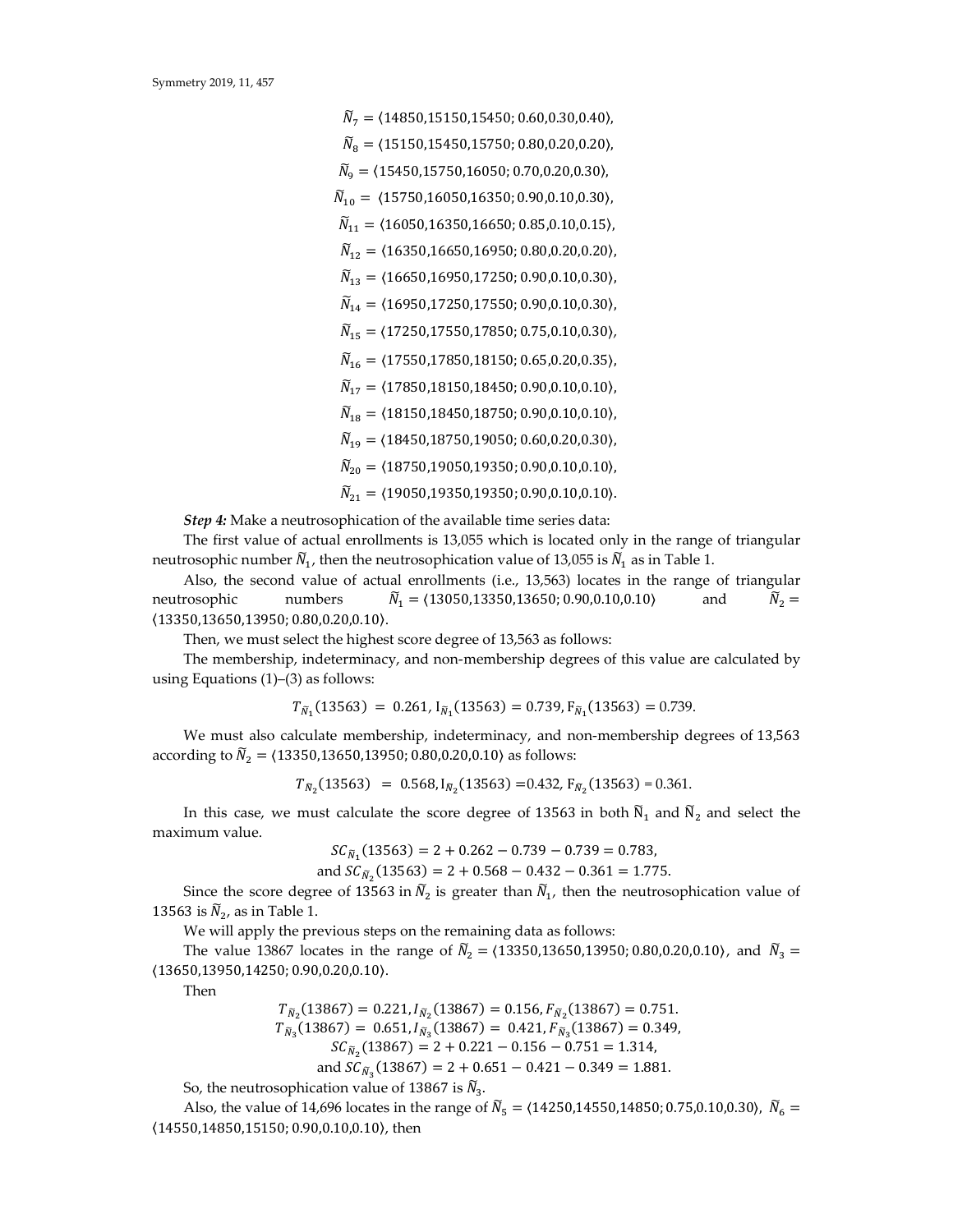$$
T_{\bar{N}_5}(14696) = 0.385, I_{\bar{N}_5}(14696) = 0.538, F_{\bar{N}_5}(14696) = 0.641.
$$
  
\n
$$
T_{\bar{N}_6}(14696) = 0.438, I_{\bar{N}_6}(14696) = 0.562, F_{\bar{N}_6}(14696) = 0.562.
$$
  
\n
$$
SC_{\bar{N}_5}(14696) = 2 + 0.385 - 0.538 - 0.641 = 1.206,
$$
  
\nand 
$$
SC_{\bar{N}_6}(14696) = 2 + 0.438 - 0.562 - 0.562 = 1.314.
$$

So, the neutrosophication value of 14,696 is  $\widetilde{N}_6$ .

The value 15,460 locates in the range of  $\tilde{N}_8 = \langle 15150, 15450, 15750, 0.80, 0.20, 0.20 \rangle$ , and  $\tilde{N}_9 =$ 

〈15450,15750,16050; 0.70,0.20,0.30〉, then

 $T_{\tilde{N}_0}(15460) = 0.773, I_{\tilde{N}_B}(15460) = 0.226, F_{\tilde{N}_B}(15460) = 0.226.$  $T_{\tilde{N}_{Q}}(15460) = 0.023, I_{\tilde{N}_{Q}}(15460) = 0.973, F_{\tilde{N}_{Q}}(15460) = 0.973.$  $SC_{N_0}(15460) = 2 + 0.773 - 0.226 - 0.226 = 2.321$ and  $SC_{\tilde{N}_0}(15460) = 2 + 0.023 - 0.973 - 0.976 = 0.074$ .

So, the neutrosophication value of 15,460 is  $\tilde{N}_8$ .

The value of 15,311 locates in the range of  $\tilde{N}_7$  = (14850,15150,15450; 0.60,0.30,0.40) and  $\tilde{N}_8$  = 〈15150,15450,15750; 0.80,0.20,0.20〉, then

$$
T_{\tilde{N}_7}(15311) = 0.278, I_{\tilde{N}_7}(15311) = 0.675, F_{\tilde{N}_7}(15311) = 0.722.
$$

$$
SC_{\bar{N}_7}(15311) = 2 + 0.278 - 0.675 - 0.722 = 0.881.
$$
  

$$
T_{\bar{N}_8}(15311) = 0.429, I_{\bar{N}_8}(15311) = 0.570, F_{\bar{N}_8}(15311) = 0.570.
$$
  

$$
SC_{\bar{N}_8}(15311) = 2 + 0.429 - 0.570 - 0.570 = 1.289.
$$

So, the neutrosophication value of 15,311 is  $\widetilde{N}_8$ .

The value of 15,603 locates in the range of  $\widetilde{N}_8 = \langle 15150, 15450, 15750, 0.80, 0.20, 0.20 \rangle$  and  $\widetilde{N}_9 =$ 〈15450,15750,16050; 0.70,0.20,0.30〉, then

 $T_{\tilde{N}_8}(15603) = 0.392, I_{\tilde{N}_8}(15603) = 0.608, F_{\tilde{N}_8}(15603) = 0.608.$ 

$$
SC_{\tilde{N}_8}(15603) = 2 + 0.392 - 0.608 - 0.608 = 1.176.
$$
  

$$
T_{\tilde{N}_9}(15603) = 0.357, I_{\tilde{N}_9}(15603) = 0.592, F_{\tilde{N}_9}(15603) = 0.643.
$$

 $SC_{\tilde{N}_{0}}(15603) = 2 + 0.357 - 0.592 - 0.643 = 1.122.$ 

So, the neutrosophication value of 15,603 is  $\widetilde{N}_8$ .

The value of 15,861 locates in the range of  $\tilde{N}_9 = (15450, 15750, 16050; 0.70, 0.20, 0.30)$ , and  $\tilde{N}_{10} =$ 〈15750,16050,16350; 0.90,0.10,0.30〉, then

 $T_{\tilde{N}_9}(15861) = 0.441, I_{\tilde{N}_9}(15861) = 0.496, F_{\tilde{N}_9}(15861) = 0.559.$ 

$$
SC_{\widetilde{N}_9}(15861) = 2 + 0.441 - 0.496 - 0.559 = 1.386.
$$

 $T_{\tilde{N}_{10}}(15861) = 0.333, I_{\tilde{N}_{10}}(15861) = 0.667, F_{\tilde{N}_{10}}(15861) = 0.741.$ 

$$
SC_{\tilde{N}_{10}}(15861) = 2 + 0.333 - 0.667 - 0.741 = 0.925.
$$

So, the neutrosophication value of 15861 is  $\tilde{N}_9$ .

The value of 16,807 locates in the range of  $\tilde{N}_{12} = \langle 16350, 16650, 16950, 0.80, 0.20, 0.20 \rangle$ ,  $\tilde{N}_{13} =$ 〈16650,16950,17250; 0.90,0.10,0.30〉 then,

> $T_{\tilde{N}_{12}}(16807) = 0.381, I_{\tilde{N}_{12}}(16807) = 0.618, F_{\tilde{N}_{12}}(16807) = 0.618.$  $SC_{\tilde{N}_{12}}(16807) = 2 + 0.381 - 0.618 - 0.618 = 1.145.$

 $T_{\bar{N}_{13}}(16807) = 0.471, I_{\bar{N}_{13}}(16807) = 0.529, F_{\bar{N}_{13}}(16807) = 0.634.$ 

 $SC_{\tilde{N}_{13}}(16807) = 2 + 0.471 - 0.529 - 0.634 = 1.308.$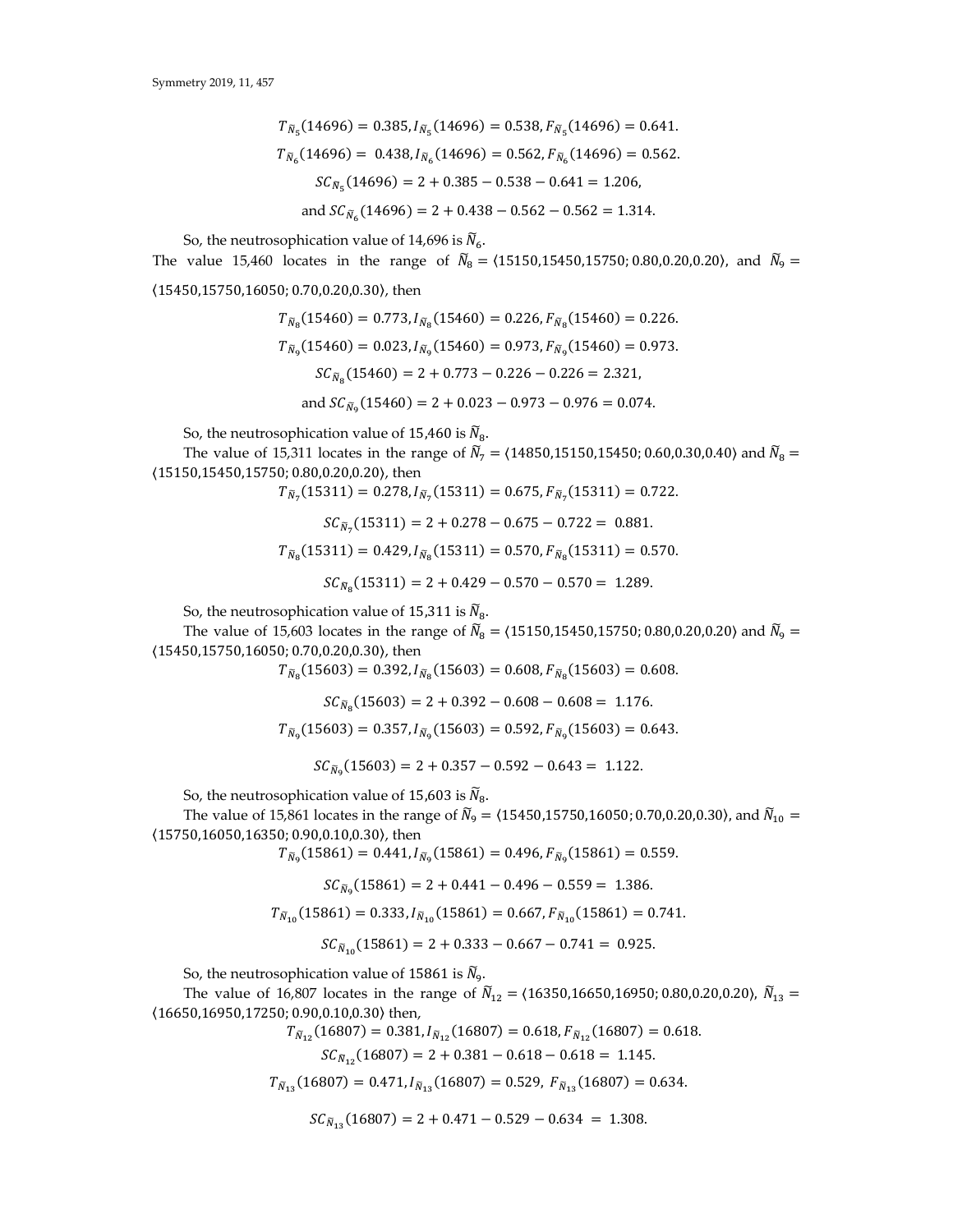So, the neutrosophication value of 16807 is  $\widetilde{N}_{13}$ .

The value of 16919 locates in the range of  $\bar{N}_{12} = \langle 16350, 16650, 16950, 0.80, 0.20, 0.20 \rangle$ ,  $\bar{N}_{13} =$ 〈16650,16950,17250; 0.90,0.10,0.30〉, then

 $T_{\tilde{N}_{12}}(16919) = 0.063, I_{\tilde{N}_{12}}(16919) = 0.917, F_{\tilde{N}_{12}}(16919) = 0.917.$ 

$$
SC_{\tilde{N}_{12}}(16919) = 2 + 0.063 - 0.917 - 0.917 = 0.229.
$$

 $T_{\bar{N}_{13}}(16919) = 0.807, I_{\bar{N}_{13}}(16919) = 0.193, F_{\bar{N}_{13}}(16919) = 0.372.$ 

$$
SC_{\widetilde{N}_{13}}(16919) = 2 + 0.807 - 0.193 - 0.372 = 2.24.
$$

So, the neutrosophication value of 16919 is  $\widetilde{N}_{13}$ .

The value of 16388 locates in the range of  $\tilde{N}_{11} = \langle 16050, 16350, 16650, 0.85, 0.10, 0.15 \rangle$ ,  $\tilde{N}_{12} =$ 〈16350,16650,16950; 0.80,0.20,0.20〉, then

 $T_{\tilde{N}_{11}}(16388) = 0.742, I_{\tilde{N}_{11}}(16388) = 0.214, F_{\tilde{N}_{11}}(16388) = 0.257.$ 

$$
SC_{\tilde{N}_{11}}(16388) = 2 + 0.742 - 0.214 - 0.257 = 2.271.
$$

 $T_{\tilde{N}_{12}}(16388) = 0.101, I_{\tilde{N}_{12}}(16388) = 0.898, F_{\tilde{N}_{12}}(16388) = 0.898.$ 

 $SC_{\tilde{N}_{12}}(16388) = 2 + 0.101 - 0.898 - 0.898 = 0.305.$ 

So, the neutrosophication value of 16388 is  $\widetilde{N}_{11}$ .

The value of 15433 locates in the range of  $\tilde{N}_7 = \langle 14850, 15150, 15450, 0.60, 0.30, 0.40 \rangle$ , and  $\tilde{N}_8 =$ 〈15150,15450,15750; 0.80,0.20,0.20〉, then

$$
T_{\widetilde{N}_7}(15433) = 0.034, I_{\widetilde{N}_7}(15433) = 0.960, F_{\widetilde{N}_7}(15433) = 0.966.
$$

 $SC_{\tilde{N}_7}(15433) = 2 + 0.034 - 0.960 - 0.966 = 0.108.$ 

 $T_{\tilde{N}_8}(15433) = 0.754, I_{\tilde{N}_8}(15433) = 0.245, F_{\tilde{N}_8}(15433) = 0.245.$ 

$$
SC_{\tilde{N}_8}(15433) = 2 + 0.754 - 0.245 - 0.245 = 2.264.
$$

So, the neutrosophication value of 15433 is  $\widetilde{N}_8$ .

The value of 15497 locates in the range of  $\widetilde{N}_8 = (15150, 15450, 15750; 0.80, 0.20, 0.20)$  and  $\widetilde{N}_9 =$ 〈15450,15750,16050; 0.70,0.20,0.30〉 then,

$$
T_{\tilde{N}_8}(15497) = 0.674, I_{\tilde{N}_8}(15497) = 0.325, F_{\tilde{N}_8}(15497) = 0.325.
$$

$$
SC_{\tilde{N}_8}(15497) = 2.024.
$$

Also,

$$
T_{\widetilde{N}_9}(15497) = 0.109, I_{\widetilde{N}_9}(15497) = 0.874, F_{\widetilde{N}_9}(15497) = 0.890.
$$

$$
SC_{\tilde{N}_9}(15497) = 0.345.
$$

So, the neutrosophication value of 15,433 is  $\tilde{N}_8$ .

The value of 15,145 locates in the range of  $\widetilde{N}_6 = \langle 14550, 14850, 15150, 0.90, 0.10, 0.10 \rangle$ , and  $\widetilde{N}_7 =$ 〈14850,15150,15450; 0.60,0.30,0.40〉, then

$$
T_{\tilde{N}_6}(15145) = 0.015, I_{\tilde{N}_6}(15145) = 0.985, F_{\tilde{N}_6}(15145) = 0.985.
$$

$$
SC_{\tilde{N}_6}(15145) = 0.045.
$$

Also,

$$
T_{\tilde{N}_7}(15145) = 0.59, I_{\tilde{N}_7}(15145) = 0.311, F_{\tilde{N}_7}(15145) = 0.41.
$$

$$
SC_{\tilde{N}_7}(15145) = 1.869.
$$

So, the neutrosophication value of 15,145 is  $\widetilde{N}_7$ .

The value of 15,163 locates in the range of  $\tilde{N}_7 = \langle 14850, 15150, 15450, 0.60, 0.30, 0.40 \rangle$ ,  $\tilde{N}_8 =$ 〈15150,15450,15750; 0.80,0.20,0.20〉, then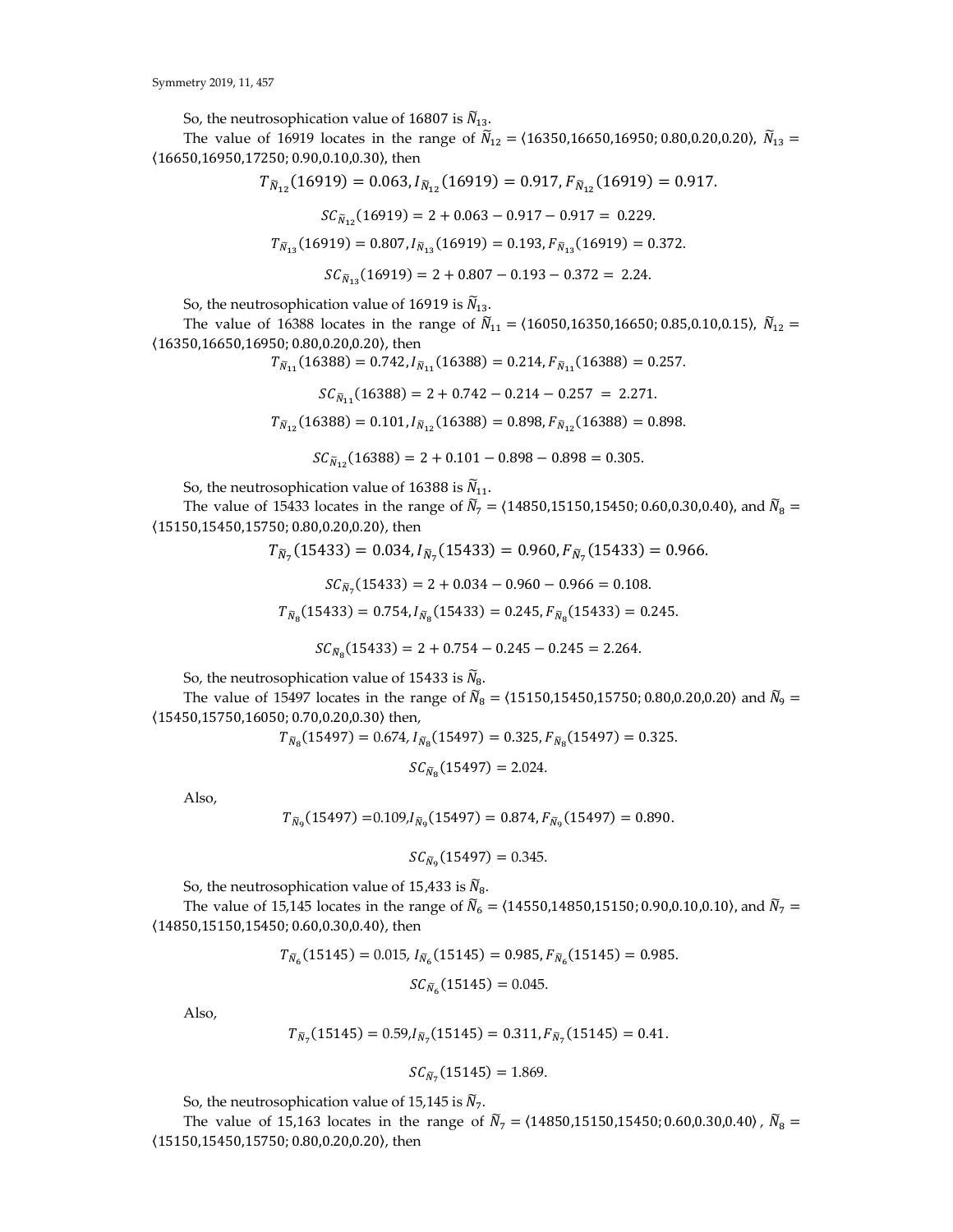$$
T_{\tilde{N}_7}(15163) = 0.6, I_{\tilde{N}_7}(15163) = 0.330, F_{\tilde{N}_7}(15163) = 0.426.
$$
  

$$
SC_{\tilde{N}_7}(15163) = 1.844.
$$

Also

$$
T_{\bar{N}_8}(15163) = 0.034, I_{\bar{N}_8}(15163) = 0.965, F_{\bar{N}_8}(15163) = 0.965.
$$
  

$$
SC_{\bar{N}_8}(15163) = 0.104.
$$

So, the neutrosophication value of 15,163 is  $\tilde{N}_7$ .

The value of 15,984 locates in the range of  $\widetilde{N}_9 = \langle 15450, 15750, 16050, 0.70, 0.20, 0.30 \rangle$ ,  $\widetilde{N}_{10} =$ 〈15750,16050,16350; 0.90,0.10,0.30〉, then

 $T_{\tilde{N}_9}(15984) = 0.154$ ,  $I_{\tilde{N}_9}(15984) = 0.824$ ,  $F_{\tilde{N}_9}(15984) = 0.846$ .

$$
SC_{\widetilde{N}_9}(15984) = 0.484.
$$

Also,

$$
T_{\tilde{N}_{10}}(15984) = 0.702, I_{\tilde{N}_{10}}(15984) = 0.298, F_{\tilde{N}_{10}}(15984) = 0.454,
$$
  

$$
SC_{\tilde{N}_{10}}(15984) = 1.95.
$$

So, the neutrosophication value of 15984 is  $\widetilde{N}_{10}$ .

The value of 16859 locates in the range of  $\tilde{N}_{12} = \langle 16350, 16650, 16950, 0.80, 0.20, 0.20 \rangle$ ,  $\tilde{N}_{13} =$ 〈16650,16950,17250; 0.90,0.10,0.30〉, then

$$
T_{\tilde{N}_{12}}(16859) = 0.242, I_{\tilde{N}_{12}}(16859) = 0.757, F_{\tilde{N}_{12}}(16859) = 0.757,
$$
  

$$
SC_{\tilde{N}_{12}}(16859) = 0.728.
$$

Also,

$$
T_{\tilde{N}_{13}}(16859) = 0.627, I_{\tilde{N}_{13}}(16859) = 0.373, \quad F_{\tilde{N}_{13}}(16859) = 0.512,
$$

$$
SC_{\bar{N}_{13}}(16859) = 1.442.
$$

So, the neutrosophication value of 16859 is  $\widetilde{N}_{13}$ .

The value of 18150 locates in the range of  $\tilde{N}_{16} = \langle 17550, 17850, 18150, 0.65, 0.20, 0.35 \rangle$ ,  $\tilde{N}_{17} =$ 〈17850,18150,18450; 0.90,0.10,0.10〉, then

$$
T_{\tilde{N}_{16}}(18150) = 0, I_{\tilde{N}_{16}}(18150) = 1, \quad F_{\tilde{N}_{16}}(18150) = 1,
$$
  

$$
SC_{\tilde{N}_{16}}(18150) = 0.
$$

Also,

$$
T_{\tilde{N}_{17}}(18150)=0.90, I_{\tilde{N}_{17}}(18150)=0.1, \; F_{\tilde{N}_{17}}(18150)=0.1
$$

$$
SC_{\tilde{N}_{17}}(18150) = 2.7.
$$

So, the neutrosophication value of 18150 is  $\widetilde{N}_{17}$ .

The value of 18970 locates in the range of  $\widetilde{N}_{19} = \langle 18450, 18750, 19050; 0.60, 0.20, 0.30 \rangle$ ,  $\widetilde{N}_{20} = \langle 18750, 19050, 19350; 0.90, 0.10, 0.10 \rangle$ , then

$$
T_{\tilde{N}_{19}}(18970) = 0.16, I_{\tilde{N}_{19}}(18970) = 0.786, \quad F_{\tilde{N}_{19}}(18970) = 0.813.
$$

$$
SC_{\tilde{N}_{19}}(18970) = 0.561.
$$

Also,

$$
T_{\widetilde{N}_{20}}(18970) = 0.66, I_{\widetilde{N}_{20}}(18970) = 0.34, \quad F_{\widetilde{N}_{20}}(18970) = 0.34.
$$

$$
SC_{\bar{N}_{20}}(18970) = 1.98.
$$

So, the neutrosophication value of 18,970 is  $\widetilde{N}_{20}$ .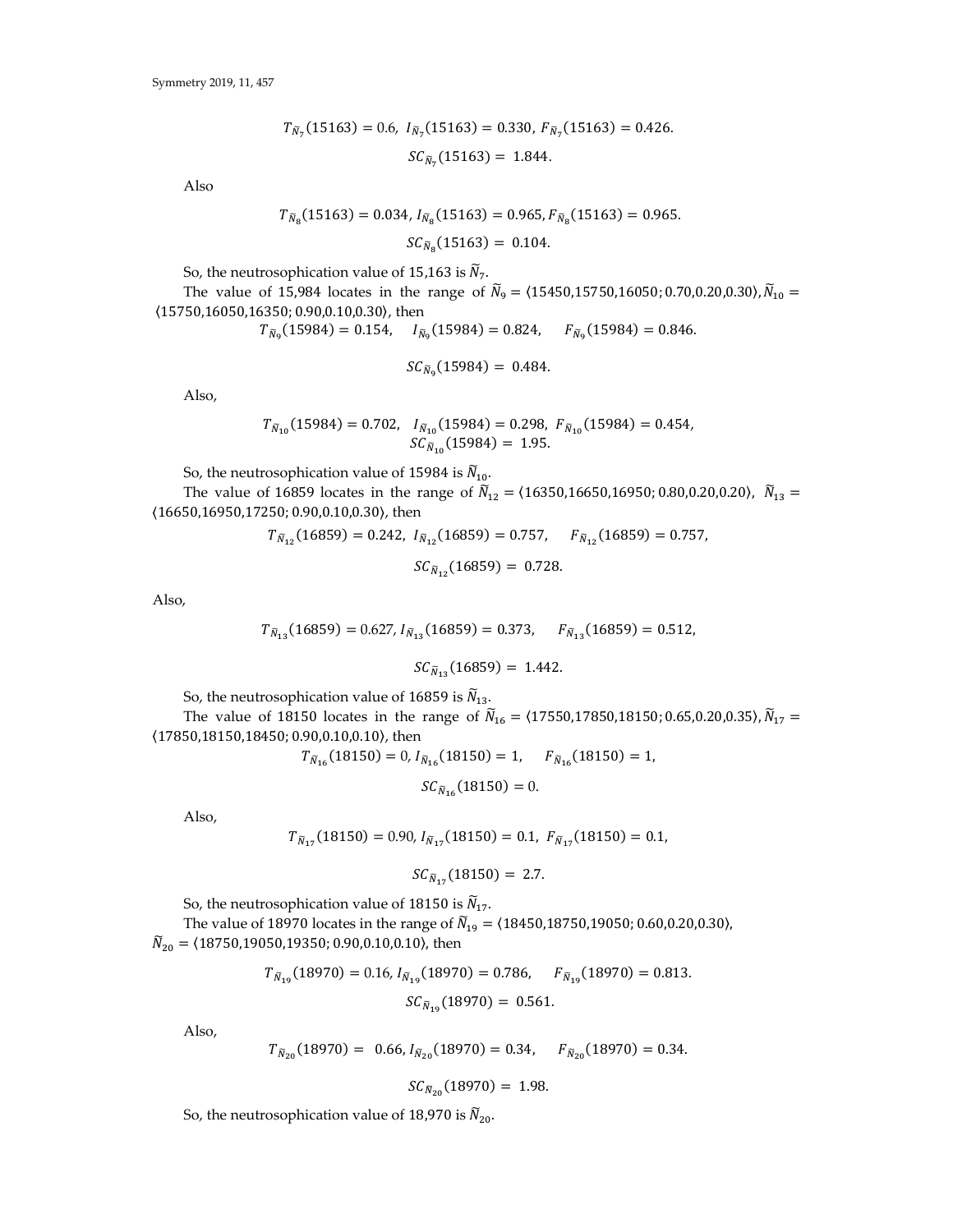The value of 19,328 locates in the range of  $\tilde{N}_{20} = \langle 18750, 19050, 19350, 0.90, 0.10, 0.10 \rangle$ ,  $\tilde{N}_{21} =$ 〈19050,19350,19; 0.90,0.10,0.10〉, then

$$
T_{\tilde{N}_{20}}(19328) = 0.066, I_{\tilde{N}_{20}}(19328) = 0.992, F_{\tilde{N}_{20}}(19328) = 0.992.
$$

$$
SC_{\tilde{N}_{20}}(19328) = 0.082.
$$

Also,

$$
T_{\widetilde{N}_{21}}(19328) = 0.834, I_{\widetilde{N}_{21}}(19328) = 0.166, \quad F_{\widetilde{N}_{21}}(19328) = 0.166.
$$

$$
SC_{\bar{N}_{21}}(19328) = 2.502.
$$

So, the neutrosophication value of 19,328 is  $\widetilde{N}_{21}$ . The value of 19,337 locates in the range of  $\widetilde{N}_{20} = \langle 18750, 19050, 19350; 0.90, 0.10, 0.10 \rangle$ ,

 $\widetilde{N}_{21} = \langle 19050, 19350, 19; 0.90, 0.10, 0.10 \rangle$ , then

$$
T_{\tilde{N}_{20}}(19337) = 0.039, I_{\tilde{N}_{20}}(19337) = 0.961, \quad F_{\tilde{N}_{20}}(19337) = 0.961.
$$

$$
SC_{\tilde{N}_{20}}(19337) = 0.117.
$$

Also,

$$
T_{\tilde{N}_{21}}(19337) = 0.861, I_{\tilde{N}_{21}}(19337) = 0.139, \quad F_{\tilde{N}_{21}}(19337) = 0.139.
$$

$$
SC_{\widetilde{N}_{21}}(19337) = 2.583.
$$

So, the neutrosophication value of 19,337 is  $\widetilde{N}_{21}$ .

Finally, the value of 18,876 locates in the range of  $\widetilde{N}_{19} = \langle 18450, 18750, 19050; 0.60, 0.20, 0.30 \rangle$ ,  $\widetilde{N}_{20} = \langle 18750, 19050, 19350; 0.90, 0.10, 0.10 \rangle$ , then

> $T_{\tilde{N}_{19}}(18876) = 0.348, I_{\tilde{N}_{19}}(18876) = 0.536, \quad F_{\tilde{N}_{19}}(18876) = 0.594.$  $SC_{\tilde{N}_{19}}(18876) = 1.218.$

Also,

$$
T_{\tilde{N}_{20}}(18876) = 0.378, I_{\tilde{N}_{20}}(18876) = 0.622, \quad F_{\tilde{N}_{20}}(18876) = 0.622.
$$

 $SC_{\tilde{N}_{20}}(18876) = 1.134.$ 

So, the neutrosophication value of 18,876 is  $\widetilde{N}_{19}$ .

**Table 1.** Actual and neutrosophication values of student enrollments.

| Years | <b>Actual Enrollments</b> | Neutrosophication Values of Enrollments $\tilde{N}$ |
|-------|---------------------------|-----------------------------------------------------|
| 1971  | 13,055                    | $\widetilde{N}_1$                                   |
| 1972  | 13,563                    | $\widetilde{N}_2$                                   |
| 1973  | 13,867                    | $\widetilde{N}_3$                                   |
| 1974  | 14,696                    | $\widetilde{N}_6$                                   |
| 1975  | 15,460                    | $\widetilde{N}_8$                                   |
| 1976  | 15,311                    | $\widetilde{N}_8$                                   |
| 1977  | 15,603                    | $\widetilde{N}_8$                                   |
| 1978  | 15,861                    | $\widetilde{N}_9$                                   |
| 1979  | 16,807                    | $\widetilde{N}_{13}$                                |
| 1980  | 16,919                    | $\widetilde{N}_{13}$                                |
| 1981  | 16,388                    | $\widetilde{N}_{11}$                                |
| 1982  | 15,433                    | $\widetilde{N}_8$                                   |
| 1983  | 15,497                    | $\widetilde{N}_8$                                   |
| 1984  | 15,145                    | $\widetilde{N}_7$                                   |
| 1985  | 15,163                    | $\widetilde{N}_{7}$                                 |
| 1986  | 15,984                    | $\widetilde{N}_{10}$                                |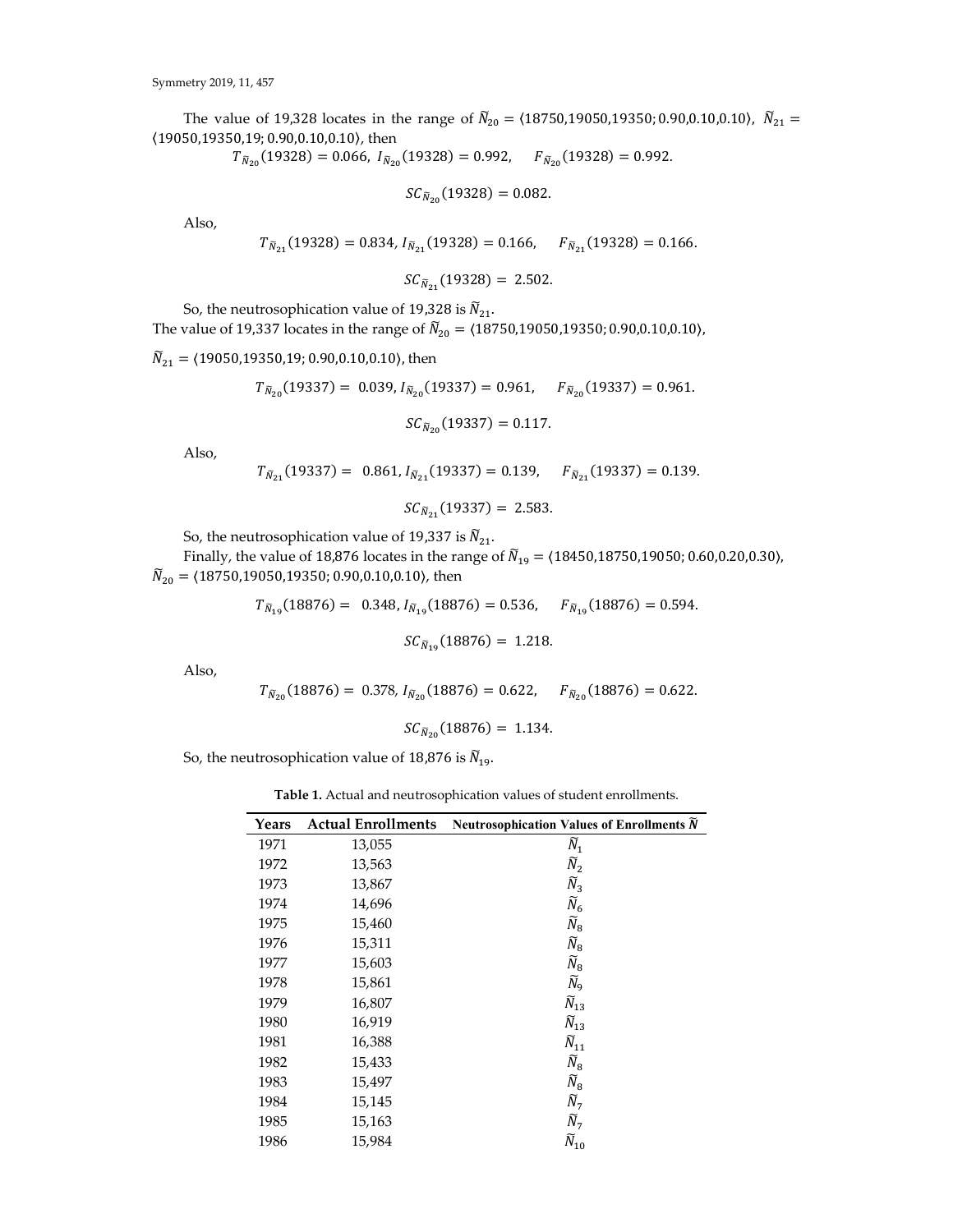| 1987 | 16,859 | $\widetilde{N}_{13}$ |
|------|--------|----------------------|
| 1988 | 18,150 | $\widetilde{N}_{17}$ |
| 1989 | 18,970 | $\widetilde{N}_{20}$ |
| 1990 | 19,328 | $\widetilde{N}_{21}$ |
| 1991 | 19,337 | $\widetilde{N}_{21}$ |
| 1992 | 18,876 | $\widetilde{N}_{19}$ |

*Step 5:* Construct the neutrosophic logical relationships (NLRs) as in Table 2:

**Table 2.** Neutrosophic logical relationships.

| $\widetilde{N}_1 \rightarrow \widetilde{N}_2$ |  | $\widetilde{N}_2 \rightarrow \widetilde{N}_3$ $\widetilde{N}_3 \rightarrow \widetilde{N}_6$ $\widetilde{N}_6 \rightarrow \widetilde{N}_8$ $\widetilde{N}_8 \rightarrow \widetilde{N}_8$                                                              |  |
|-----------------------------------------------|--|------------------------------------------------------------------------------------------------------------------------------------------------------------------------------------------------------------------------------------------------------|--|
|                                               |  |                                                                                                                                                                                                                                                      |  |
|                                               |  |                                                                                                                                                                                                                                                      |  |
| $\widetilde{N}_8 \rightarrow \widetilde{N}_9$ |  | $\widetilde{N}_9 \rightarrow \widetilde{N}_{13}$ $\widetilde{N}_{13} \rightarrow \widetilde{N}_{13}$ $\widetilde{N}_{13} \rightarrow \widetilde{N}_{11}$ $\widetilde{N}_{11} \rightarrow \widetilde{N}_{8}$                                          |  |
|                                               |  |                                                                                                                                                                                                                                                      |  |
|                                               |  | $\widetilde{N}_8 \rightarrow \widetilde{N}_7$ $\widetilde{N}_7 \rightarrow \widetilde{N}_7$ $\widetilde{N}_7 \rightarrow \widetilde{N}_{10}$ $\widetilde{N}_{10} \rightarrow \widetilde{N}_{13}$ $\widetilde{N}_{13} \rightarrow \widetilde{N}_{17}$ |  |
|                                               |  |                                                                                                                                                                                                                                                      |  |
|                                               |  | $\widetilde{N}_{17} \rightarrow \widetilde{N}_{20}$ $\widetilde{N}_{20} \rightarrow \widetilde{N}_{21}$ $\widetilde{N}_{21} \rightarrow \widetilde{N}_{21}$ $\widetilde{N}_{21} \rightarrow \widetilde{N}_{19}$                                      |  |
|                                               |  |                                                                                                                                                                                                                                                      |  |

*Step 6:* Based on NLR, begin to establish the neutrosophic logical relationship groups (NLRGs) as in Table 3.

**Table 3.** Neutrosophic logical relationship groups (NLRGs) of enrollments.

 $\widetilde{N}_1 \rightarrow \widetilde{N}_2$  $\widetilde{N}_2 \rightarrow \widetilde{N}_3$  $\widetilde{N}_3 \rightarrow \widetilde{N}_6$  $\widetilde{N}_6 \rightarrow \widetilde{N}_8$  $\widetilde{N}_7 \rightarrow \widetilde{N}_7 \qquad \widetilde{N}_7 \rightarrow \widetilde{N}_{10}$  $\widetilde{N}_8 \rightarrow \widetilde{N}_7$   $\widetilde{N}_8 \rightarrow \widetilde{N}_8$   $\widetilde{N}_8 \rightarrow \widetilde{N}_9$  $\widetilde{N}_9 \rightarrow \widetilde{N}_{13}$  $\widetilde{N}_{10} \rightarrow \widetilde{N}_{13}$  $\widetilde{N}_{11} \rightarrow \widetilde{N}_{8}$  $\widetilde{N}_{13} \rightarrow \widetilde{N}_{11}$   $\widetilde{N}_{13} \rightarrow \widetilde{N}_{13}$   $\widetilde{N}_{13} \rightarrow \widetilde{N}_{17}$  $\widetilde{N}_{17} \rightarrow \widetilde{N}_{20}$  $\widetilde{N}_{20} \rightarrow \widetilde{N}_{21}$  $\widetilde{N}_{21} \rightarrow \widetilde{N}_{19}$   $\widetilde{N}_{21} \rightarrow \widetilde{N}_{21}$ 

*Step 7:* Calculate the forecasted values as in Table 4: To calculate the forecasted value of 13,055 in year 1971, do the following:

- Look at the neutrosophication value of 13055 in year 1971 which is  $\widetilde{N}_1$  as it appears in Table 1.
- Go to NLRG which is presented in Table 3, and because  $\widetilde{N}_1$  is the first neutrosophication value of data, then it is not caused by any other value (i.e.,  $\neq \rightarrow \widetilde{N}_1$ ) as in Table 3.

Therefore, the forecasted value of 13,055 is—Which means leaving it empty, as we illustrated in Step 7, Rule 1 of the proposed algorithm.

Also, to calculate the forecasted value of 13,563 in year 1972, do the following:

- Look at the neutrosophication value of 13,563 in year 1972 which is  $\tilde{N}_2$  as it appears in Table 1, and because  $\tilde{N}_2$  is caused by  $\tilde{N}_1$  (i.e.,  $\tilde{N}_1 \rightarrow \tilde{N}_2$ ), then
- Go to Table 3, and look at the NLRG which starts with  $\tilde{N}_1$ , and we noted that it is  $\tilde{N}_1 \to \tilde{N}_2$ . Then the forecasted value of 13,563 is the middle value of  $\tilde{N}_2$ .

Another illustrating example for calculating the forecasted value of 18,876 in year 1992:

- Look at the neutrosophication value of 18,876 in year 1992 which is  $\tilde{N}_{19}$  as it appears in Table 1. Since  $\widetilde{N}_{19}$  is caused by  $\widetilde{N}_{21}$ , then
- Go to Table 3, and look at the NLRG which starts with  $\tilde{N}_{21}$  (i.e.,  $\tilde{N}_{21} \to \tilde{N}_{19}$ ,  $\tilde{N}_{21} \to \tilde{N}_{21}$ ). Then the forecasted value of 18876 is the average of the middle values of  $\tilde{N}_{19}$ ,  $\tilde{N}_{21}$ , and it will equal 19,050.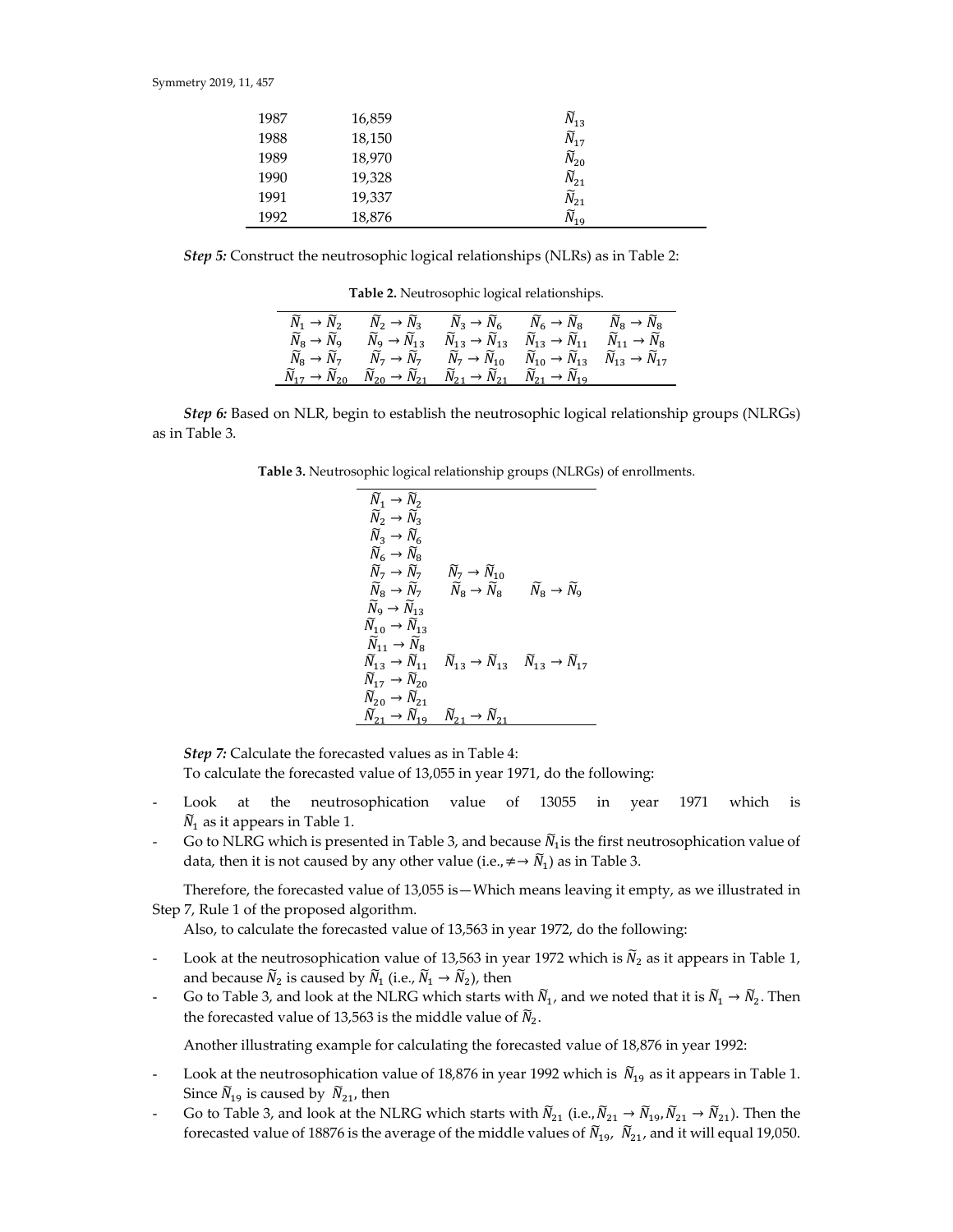$\overline{a}$ 

 $\overline{a}$ 

The other forecasted values are calculated in the same manner.

| 1971<br>13,055<br>13,650<br>1972<br>13,563<br>1973<br>13,867<br>13,950<br>1974<br>14,850<br>14,696<br>1975<br>15,460<br>15,450<br>1976<br>15,311<br>15,450<br>1977<br>15,603<br>15,450<br>1978<br>15,861<br>15,450<br>16,950<br>1979<br>16,807<br>16,919<br>17,150<br>1980<br>1981<br>16,388<br>17,150<br>1982<br>15,433<br>15,450<br>1983<br>15,497<br>15,450<br>1984<br>15,145<br>15,450<br>15,163<br>15,600<br>1985<br>1986<br>15,600<br>15,984<br>16,950<br>1987<br>16,859<br>18,150<br>17,150<br>1988<br>19,050<br>1989<br>18,970<br>19,350<br>1990<br>19,328<br>19,050<br>1991<br>19,337<br>1992<br>19,050<br>18,876 | Years | <b>Actual Enrollments</b> | <b>Forecasted Values of Enrollments</b> |
|----------------------------------------------------------------------------------------------------------------------------------------------------------------------------------------------------------------------------------------------------------------------------------------------------------------------------------------------------------------------------------------------------------------------------------------------------------------------------------------------------------------------------------------------------------------------------------------------------------------------------|-------|---------------------------|-----------------------------------------|
|                                                                                                                                                                                                                                                                                                                                                                                                                                                                                                                                                                                                                            |       |                           |                                         |
|                                                                                                                                                                                                                                                                                                                                                                                                                                                                                                                                                                                                                            |       |                           |                                         |
|                                                                                                                                                                                                                                                                                                                                                                                                                                                                                                                                                                                                                            |       |                           |                                         |
|                                                                                                                                                                                                                                                                                                                                                                                                                                                                                                                                                                                                                            |       |                           |                                         |
|                                                                                                                                                                                                                                                                                                                                                                                                                                                                                                                                                                                                                            |       |                           |                                         |
|                                                                                                                                                                                                                                                                                                                                                                                                                                                                                                                                                                                                                            |       |                           |                                         |
|                                                                                                                                                                                                                                                                                                                                                                                                                                                                                                                                                                                                                            |       |                           |                                         |
|                                                                                                                                                                                                                                                                                                                                                                                                                                                                                                                                                                                                                            |       |                           |                                         |
|                                                                                                                                                                                                                                                                                                                                                                                                                                                                                                                                                                                                                            |       |                           |                                         |
|                                                                                                                                                                                                                                                                                                                                                                                                                                                                                                                                                                                                                            |       |                           |                                         |
|                                                                                                                                                                                                                                                                                                                                                                                                                                                                                                                                                                                                                            |       |                           |                                         |
|                                                                                                                                                                                                                                                                                                                                                                                                                                                                                                                                                                                                                            |       |                           |                                         |
|                                                                                                                                                                                                                                                                                                                                                                                                                                                                                                                                                                                                                            |       |                           |                                         |
|                                                                                                                                                                                                                                                                                                                                                                                                                                                                                                                                                                                                                            |       |                           |                                         |
|                                                                                                                                                                                                                                                                                                                                                                                                                                                                                                                                                                                                                            |       |                           |                                         |
|                                                                                                                                                                                                                                                                                                                                                                                                                                                                                                                                                                                                                            |       |                           |                                         |
|                                                                                                                                                                                                                                                                                                                                                                                                                                                                                                                                                                                                                            |       |                           |                                         |
|                                                                                                                                                                                                                                                                                                                                                                                                                                                                                                                                                                                                                            |       |                           |                                         |
|                                                                                                                                                                                                                                                                                                                                                                                                                                                                                                                                                                                                                            |       |                           |                                         |
|                                                                                                                                                                                                                                                                                                                                                                                                                                                                                                                                                                                                                            |       |                           |                                         |
|                                                                                                                                                                                                                                                                                                                                                                                                                                                                                                                                                                                                                            |       |                           |                                         |
|                                                                                                                                                                                                                                                                                                                                                                                                                                                                                                                                                                                                                            |       |                           |                                         |

**Table 4.** Actual and forecasted values of enrollments.

The actual and forecasted values of enrollments appear in Figure 1.



**Figure 1.** Forecasted and actual enrollments.

The forecasted enrollment data obtained with the suggested method, along with the forecasted data obtained with the models in [14,17,43–46], are presented in Table 5.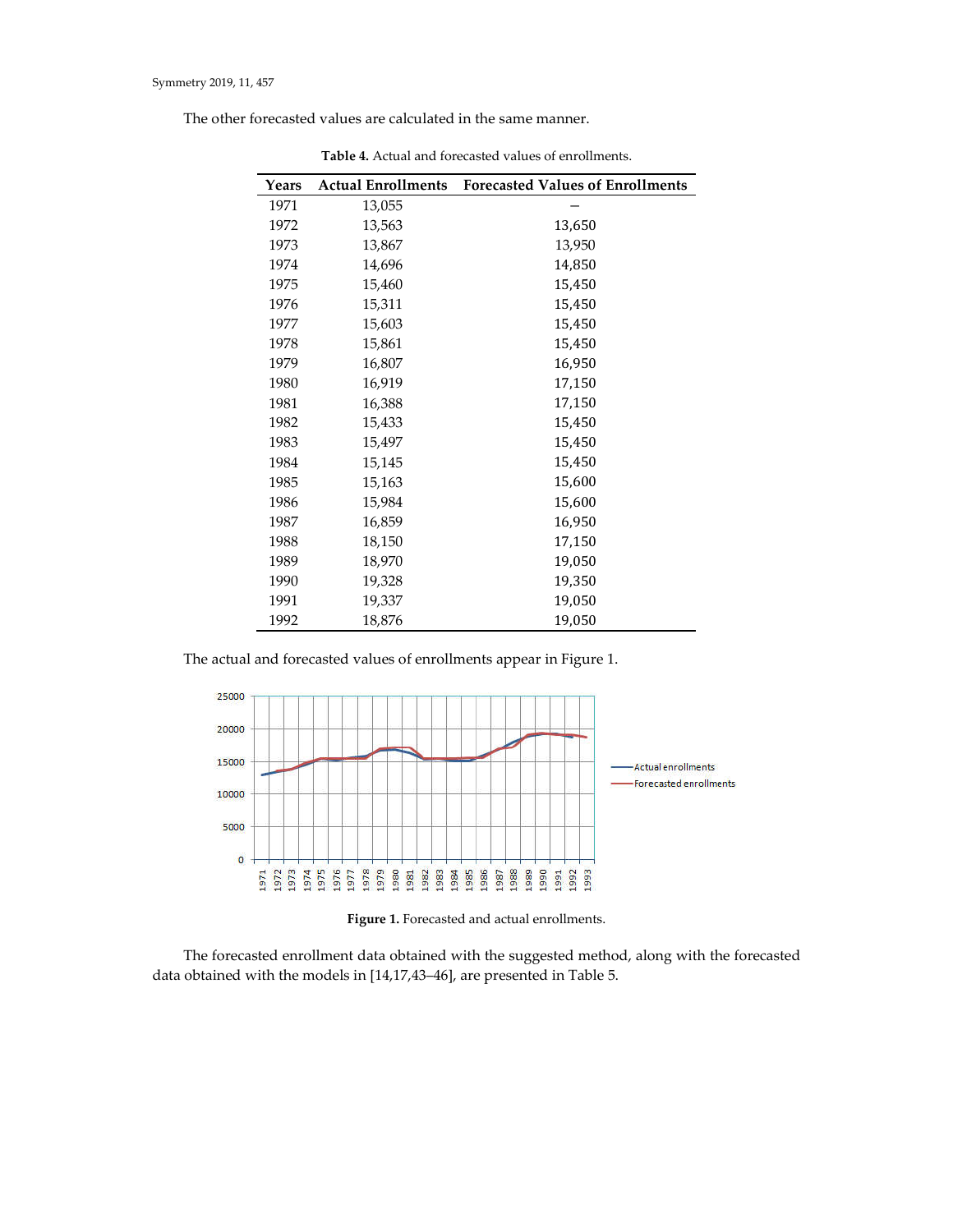|       |                      |          | <b>Forecasted Values</b> |        |        |           |        |        |
|-------|----------------------|----------|--------------------------|--------|--------|-----------|--------|--------|
| Years | <b>Actual Values</b> | Proposed | $[43]$                   | [44]   | [45]   | [46]      | $[14]$ | $[17]$ |
| 1971  | 13,055               |          |                          |        |        |           |        |        |
| 1972  | 13,563               | 13,650   | 14,242.0                 | 14,025 | 13,250 | 14,031.35 | 14,586 | 13,693 |
| 1973  | 13,867               | 13,950   | 14,242.0                 | 14,568 | 13,750 | 14,795.36 | 14,586 | 13,693 |
| 1974  | 14,696               | 14,850   | 14,242.0                 | 14.568 | 13,750 | 14.795.36 | 15,363 | 14,867 |
| 1975  | 15,460               | 15,450   | 15,774.3                 | 15,654 | 14,500 | 14,795.36 | 15,363 | 15,287 |
| 1976  | 15,311               | 15,450   | 15,774.3                 | 15,654 | 15,375 | 16,406.57 | 15,442 | 15,376 |
| 1977  | 15,603               | 15,450   | 15,774.3                 | 15,654 | 15,375 | 16,406.57 | 15,442 | 15,376 |
| 1978  | 15,861               | 15,450   | 15,774.3                 | 15,654 | 15,625 | 16,406.57 | 15,442 | 15,376 |
| 1979  | 16,807               | 16,950   | 16,146.5                 | 16,197 | 15,875 | 16,406.57 | 15,442 | 16,523 |
| 1980  | 16,919               | 17,150   | 16,988.3                 | 17,283 | 16,833 | 17,315.29 | 17,064 | 16,606 |
| 1981  | 16,388               | 17,150   | 16,988.3                 | 17,283 | 16,833 | 17,315.29 | 17,064 | 17,519 |
| 1982  | 15,433               | 15,450   | 16,146.5                 | 16,197 | 16.500 | 17.315.29 | 15,438 | 16,606 |
| 1983  | 15,497               | 15,450   | 15,474.3                 | 15,654 | 15,500 | 16,406.57 | 15,442 | 15,376 |
| 1984  | 15,145               | 15,450   | 15,474.3                 | 15,654 | 15.500 | 16,406.57 | 15,442 | 15,376 |
| 1985  | 15,163               | 15,600   | 15,474.3                 | 15,654 | 15,125 | 16,406.57 | 15,363 | 15,287 |
| 1986  | 15,984               | 15,600   | 15,474.3                 | 15,654 | 15,125 | 16,406.57 | 15,363 | 15,287 |
| 1987  | 16,859               | 16,950   | 16.146.5                 | 15.654 | 16.833 | 16,406.57 | 15.438 | 16,523 |
| 1988  | 18,150               | 17,150   | 16,988.3                 | 16,197 | 16,667 | 17,315.29 | 17,064 | 17,519 |
| 1989  | 18,970               | 19,050   | 19,144.0                 | 17,283 | 18,125 | 19,132.79 | 19,356 | 19,500 |
| 1990  | 19,328               | 19,350   | 19,144.0                 | 18,369 | 18,750 | 19,132.79 | 19,356 | 19,000 |
| 1991  | 19,337               | 19,050   | 19,144.0                 | 19,454 | 19,500 | 19,132.79 | 19,356 | 19,500 |
| 1992  | 18,876               | 19,050   | 19,144.0                 | 19,454 | 19,500 | 19,132.79 | 19,356 | 19,500 |

**Table 5.** Forecasted values by suggested method and other methods.

By comparing the proposed method with other existing methods in Table 5, the RMSE and AFE tools confirm that the suggested method is better than others, as shown in Table 6.

**Table 6.** Error measures.

|        | Tool Proposed [43] [44] |                                           |       | [45] | 1461 | 114 I | [17] |
|--------|-------------------------|-------------------------------------------|-------|------|------|-------|------|
| RMSE.  | -342.68                 | 478.45 781.47 646.67 805.17 642.68 493.56 |       |      |      |       |      |
| AFE(%) | 1.44                    | 2.39                                      | -3.61 | 2.98 | 4.28 | 2.96  | 2.33 |

We combined forecasted values with respect to all methods in Figure 2.



**Figure 2.** Comparison figures between all forecasted values.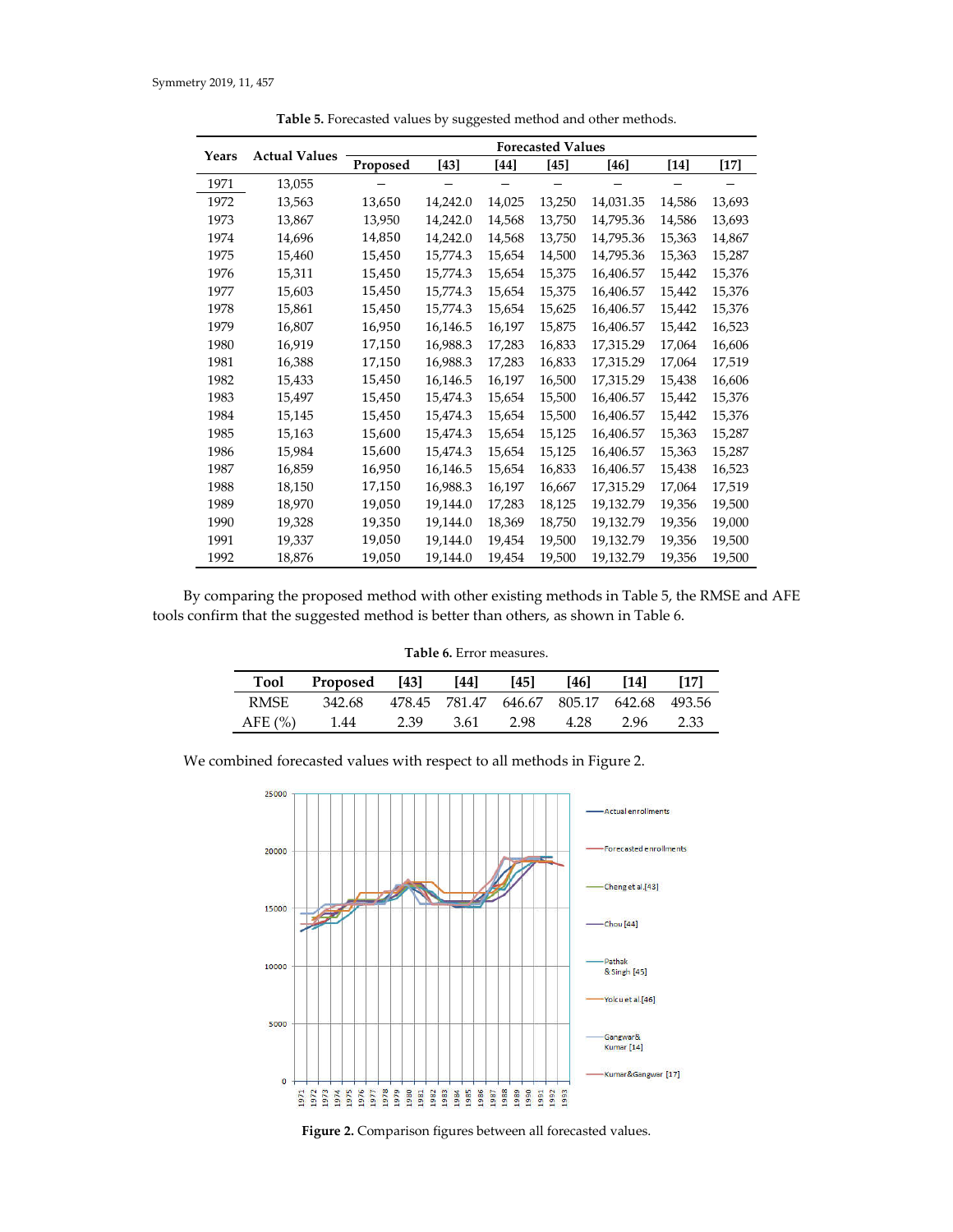Symmetry 2019, 11, 457

If we plan to find the second-order neutrosophic logical relationships of the previous example by applying the proposed method of forecasting based on the second-order NTS, they are as shown in Table 7.

| <b>Table 7.</b> Second-order NLR.                                                                                                                  |
|----------------------------------------------------------------------------------------------------------------------------------------------------|
| $\widetilde{N}_1, \widetilde{N}_2 \rightarrow \widetilde{N}_3$<br>$\widetilde{N}_2, \widetilde{N}_3 \rightarrow \widetilde{N}_6$                   |
| $\widetilde{N}_3, \widetilde{N}_6 \rightarrow \widetilde{N}_8$                                                                                     |
| $\widetilde{N}_6, \widetilde{N}_8 \rightarrow \widetilde{N}_8$                                                                                     |
| $\widetilde{N}_8, \widetilde{N}_8 \rightarrow \widetilde{N}_8$                                                                                     |
| $\widetilde{N}_8, \widetilde{N}_8 \rightarrow \widetilde{N}_9$<br>$\widetilde{N}_8, \widetilde{N}_9 \rightarrow \widetilde{N}_{13}$                |
| $\widetilde{N}_9, \widetilde{N}_{13} \rightarrow \widetilde{N}_{13}$                                                                               |
| $\widetilde{N}_{13}, \widetilde{N}_{13} \rightarrow \widetilde{N}_{11} \widetilde{N}_{13}, \widetilde{N}_{11} \rightarrow \widetilde{N}_{8}$       |
| $\widetilde{N}_{11}, \widetilde{N}_{8} \rightarrow \widetilde{N}_{8}$                                                                              |
| $\widetilde{N}_8, \widetilde{N}_8 \rightarrow \widetilde{N}_7$                                                                                     |
| $\widetilde{N}_8, \widetilde{N}_7 \rightarrow \widetilde{N}_7$                                                                                     |
| $\widetilde{N}_7, \widetilde{N}_7 \rightarrow \widetilde{N}_{10}$                                                                                  |
| $\widetilde{N}_7, \widetilde{N}_{10} \rightarrow \widetilde{N}_{13}$                                                                               |
| $\widetilde{N}_{10}, \widetilde{N}_{13} \rightarrow \widetilde{N}_{17}$                                                                            |
| $\widetilde{N}_{13}, \widetilde{N}_{17} \rightarrow \widetilde{N}_{20}$<br>$\widetilde{N}_{17}, \widetilde{N}_{20} \rightarrow \widetilde{N}_{21}$ |
| $\widetilde{N}_{20}, \widetilde{N}_{21} \rightarrow \widetilde{N}_{21}$                                                                            |
| $\widetilde{N}_{21}, \widetilde{N}_{21} \rightarrow \widetilde{N}_{19}$                                                                            |

The second-order neutrosophic logical relationship groups of the previous example are as shown in Table 8.

**Table 8.** Second-order NLRGs.

| $\widetilde{N}_1, \widetilde{N}_2 \rightarrow \widetilde{N}_3$          |                                                                |                                                                |
|-------------------------------------------------------------------------|----------------------------------------------------------------|----------------------------------------------------------------|
| $\widetilde{N}_2, \widetilde{N}_3 \to \widetilde{N}_6$                  |                                                                |                                                                |
| $\widetilde{N}_3, \widetilde{N}_6 \rightarrow \widetilde{N}_8$          |                                                                |                                                                |
| $\widetilde{N}_6, \widetilde{N}_8 \rightarrow \widetilde{N}_8$          |                                                                |                                                                |
| $\widetilde{N}_8, \widetilde{N}_8 \rightarrow \widetilde{N}_8$          | $\widetilde{N}_8, \widetilde{N}_8 \rightarrow \widetilde{N}_9$ | $\widetilde{N}_8, \widetilde{N}_8 \rightarrow \widetilde{N}_7$ |
| $\widetilde{N}_8, \widetilde{N}_9 \rightarrow \widetilde{N}_{13}$       |                                                                |                                                                |
| $\widetilde{N}_9, \widetilde{N}_{13} \rightarrow \widetilde{N}_{13}$    |                                                                |                                                                |
| $\widetilde{N}_{13}, \widetilde{N}_{13} \rightarrow \widetilde{N}_{11}$ |                                                                |                                                                |
| $\widetilde{N}_{13}, \widetilde{N}_{11} \rightarrow \widetilde{N}_{8}$  |                                                                |                                                                |
| $\widetilde{N}_{11}, \widetilde{N}_{8} \rightarrow \widetilde{N}_{8}$   |                                                                |                                                                |
| $\widetilde{N}_8, \widetilde{N}_7 \rightarrow \widetilde{N}_7$          |                                                                |                                                                |
| $\widetilde{N}_7, \widetilde{N}_7 \rightarrow \widetilde{N}_{10}$       |                                                                |                                                                |
| $\widetilde{N}_7, \widetilde{N}_{10} \rightarrow \widetilde{N}_{13}$    |                                                                |                                                                |
| $\widetilde{N}_{10}, \widetilde{N}_{13} \rightarrow \widetilde{N}_{17}$ |                                                                |                                                                |
| $\widetilde{N}_{13}, \widetilde{N}_{17} \rightarrow \widetilde{N}_{20}$ |                                                                |                                                                |
| $\widetilde{N}_{17}, \widetilde{N}_{20} \rightarrow \widetilde{N}_{21}$ |                                                                |                                                                |
| $\widetilde{N}_{20}, \widetilde{N}_{21} \rightarrow \widetilde{N}_{21}$ |                                                                |                                                                |
| $\widetilde{N}_{21}, \widetilde{N}_{21} \rightarrow \widetilde{N}_{19}$ |                                                                |                                                                |

We compared forecasted values of enrollments based on the second order of neutrosophic logical relationship groups of the proposed method with the method of second order presented by Gautam and Singh [47]. The results are shown in Table 9.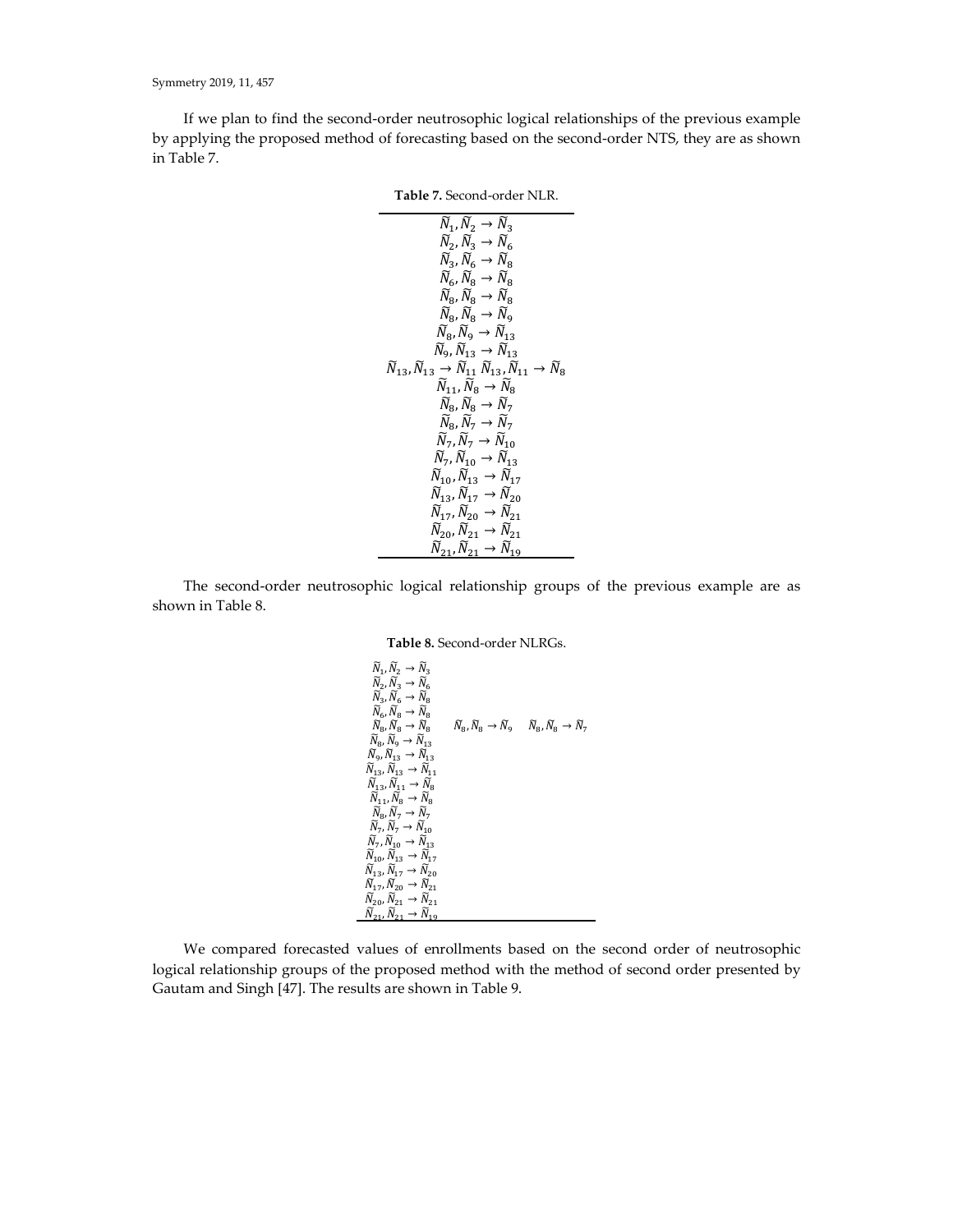| Years | <b>Actual Enrollments</b> | Second-Order Forecasted Values of the Proposed Method | Forecasted Values in [47] |
|-------|---------------------------|-------------------------------------------------------|---------------------------|
| 1971  | 13,055                    |                                                       |                           |
| 1972  | 13,563                    |                                                       |                           |
| 1973  | 13,867                    | 13,950                                                | 13,800                    |
| 1974  | 14,696                    | 14,850                                                | 14,400                    |
| 1975  | 15,460                    | 15,450                                                | 15,300                    |
| 1976  | 15,311                    | 15,450                                                | 15,300                    |
| 1977  | 15,603                    | 15,450                                                | 15,600                    |
| 1978  | 15,861                    | 15,450                                                | 15,600                    |
| 1979  | 16,807                    | 16,950                                                | 16,800                    |
| 1980  | 16,919                    | 16,950                                                | 16,800                    |
| 1981  | 16,388                    | 16,350                                                | 16,200                    |
| 1982  | 15,433                    | 15,450                                                | 15,300                    |
| 1983  | 15,497                    | 15,450                                                | 15,300                    |
| 1984  | 15,145                    | 15,450                                                | 15,000                    |
| 1985  | 15,163                    | 15,150                                                | 15,000                    |
| 1986  | 15,984                    | 16,050                                                | 15,900                    |
| 1987  | 16,859                    | 16,950                                                | 16,800                    |
| 1988  | 18,150                    | 18,150                                                | 18,000                    |
| 1989  | 18,970                    | 19,050                                                | 18,900                    |
| 1990  | 19,328                    | 19,350                                                | 19,200                    |
| 1991  | 19,337                    | 19,350                                                | 19,200                    |
| 1992  | 18,876                    | 18,750                                                | 18,600                    |

**Table 9.** Actual and forecasted values of enrollments based on the second order of the proposed method vs. the Gautam and Singh [47] method.

The MSE and AFE of the two methods are presented in Table 10.

**Table 10.** Error measures of the proposed method and the Gautam and Singh method [47].

| Tool   | Proposed | 1471     |  |
|--------|----------|----------|--|
| MSE    | 19,823.4 | 24,443.4 |  |
| AFE(%) | 0.60     | 0.81     |  |

From Table 10, it appears that our proposed method of second order is also better than the proposed method of second order presented by Gautam and Singh [47].

In addition, the third-order neutrosophic logical relationship groups of the previous example are constructed and shown in Table 11.

**Table 11.** Third-order NLRGs.

| $\widetilde{N}_1, \widetilde{N}_2, \widetilde{N}_3 \rightarrow \widetilde{N}_6$                                                                                                                         |
|---------------------------------------------------------------------------------------------------------------------------------------------------------------------------------------------------------|
| $\widetilde{N}_2, \widetilde{N}_3, \widetilde{N}_6 \rightarrow \widetilde{N}_8$                                                                                                                         |
| $\widetilde{N}_3, \widetilde{N}_6, \widetilde{N}_8 \rightarrow \widetilde{N}_8$                                                                                                                         |
| $\widetilde{N}_{6}, \widetilde{N}_{8}, \widetilde{N}_{8} \rightarrow \widetilde{N}_{8}$                                                                                                                 |
| $\widetilde{N}_{\scriptscriptstyle{\mathbf{S}}},\widetilde{N}_{\scriptscriptstyle{\mathbf{S}}},\widetilde{N}_{\scriptscriptstyle{\mathbf{S}}}\rightarrow\widetilde{N}_{\scriptscriptstyle{\mathbf{Q}}}$ |
| $\widetilde{N}_{8}, \widetilde{N}_{8}, \widetilde{N}_{9} \rightarrow \widetilde{N}_{13}$                                                                                                                |
| $\widetilde{N}_8, \widetilde{N}_9, \widetilde{N}_{13} \rightarrow \widetilde{N}_{13}$                                                                                                                   |
| $\widetilde{N}_9, \widetilde{N}_{13}, \widetilde{N}_{13} \rightarrow \widetilde{N}_{11}$                                                                                                                |
| $\widetilde{N}_{13}, \widetilde{N}_{13}, \widetilde{N}_{11} \rightarrow \widetilde{N}_{8}$                                                                                                              |
| $\widetilde{N}_{13}, \widetilde{N}_{11}, \widetilde{N}_{8} \rightarrow \widetilde{N}_{8}$                                                                                                               |
| $\widetilde{N}_{11}, \widetilde{N}_{8}, \widetilde{N}_{8} \rightarrow \widetilde{N}_{7}$                                                                                                                |
| $\widetilde{N}_{8}, \widetilde{N}_{8}, \widetilde{N}_{7} \rightarrow \widetilde{N}_{7}$                                                                                                                 |
| $\widetilde{N}_8, \widetilde{N}_7, \widetilde{N}_7 \rightarrow \widetilde{N}_{10}$                                                                                                                      |
| $\widetilde{N}_7, \widetilde{N}_7, \widetilde{N}_{10} \rightarrow \widetilde{N}_{13}$                                                                                                                   |
| $\widetilde{N}_7, \widetilde{N}_{10}, \widetilde{N}_{13} \rightarrow \widetilde{N}_{17}$                                                                                                                |
| $\widetilde{N}_{10}, \widetilde{N}_{13}, \widetilde{N}_{17} \rightarrow \widetilde{N}_{20}$                                                                                                             |
| $\widetilde{N}_{13}, \widetilde{N}_{17}, \widetilde{N}_{20} \rightarrow \widetilde{N}_{21}$                                                                                                             |
| $\widetilde{N}_{17}, \widetilde{N}_{20}, \widetilde{N}_{21} \rightarrow \widetilde{N}_{21}$                                                                                                             |
| $\widetilde{N}_{20}, \widetilde{N}_{21}, \widetilde{N}_{21} \rightarrow \widetilde{N}_{19}$                                                                                                             |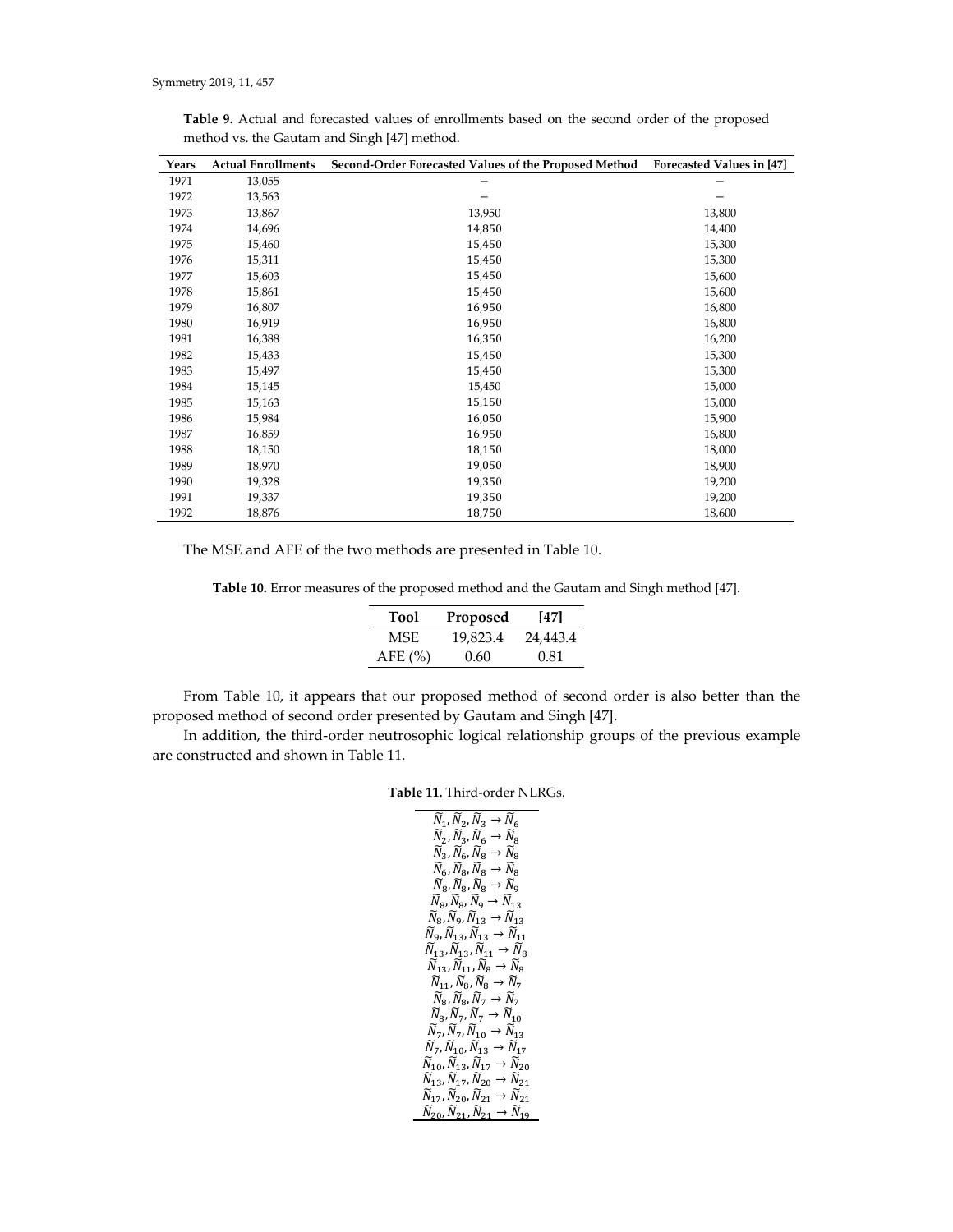We also compared the forecasted values of enrollments based on the third order of neutrosophic logical relationship groups of the proposed method with the proposed methods of third order presented by [8,9,47], and the results are shown in Table 12.

|       | Actual             | <b>Third-Order Forecasted Values</b> | Forecasted     | Forecasted    | Forecasted    |
|-------|--------------------|--------------------------------------|----------------|---------------|---------------|
| Years | <b>Enrollments</b> | of the Proposed Method               | Values in [47] | Values in [8] | Values in [9] |
| 1971  | 13,055             |                                      |                |               |               |
| 1972  | 13,563             |                                      |                |               |               |
| 1973  | 13,867             |                                      |                |               |               |
| 1974  | 14,696             | 14,850                               | 14,400         | 14,500        | 14,750        |
| 1975  | 15,460             | 15,450                               | 15,300         | 15,500        | 15,750        |
| 1976  | 15,311             | 15,450                               | 15,300         | 15,500        | 15,500        |
| 1977  | 15,603             | 15,450                               | 15,600         | 15,500        | 15,500        |
| 1978  | 15,861             | 15,750                               | 15,600         | 15,500        | 15,500        |
| 1979  | 16,807             | 16,950                               | 16,800         | 16,500        | 16,500        |
| 1980  | 16,919             | 16,950                               | 16,800         | 16,500        | 16,500        |
| 1981  | 16,388             | 16,350                               | 16,200         | 16,500        | 16,500        |
| 1982  | 15,433             | 15,450                               | 15,300         | 15,500        | 15,500        |
| 1983  | 15,497             | 15,450                               | 15,300         | 15,500        | 15,500        |
| 1984  | 15,145             | 15,150                               | 15,000         | 15,500        | 15,250        |
| 1985  | 15,163             | 15,150                               | 15,000         | 15,500        | 15,500        |
| 1986  | 15,984             | 16,050                               | 15,900         | 15,500        | 15,500        |
| 1987  | 16,859             | 16,950                               | 16,800         | 16,500        | 16,500        |
| 1988  | 18,150             | 18,150                               | 18,000         | 18,500        | 18,500        |
| 1989  | 18,970             | 19,050                               | 18,900         | 18,500        | 18,500        |
| 1990  | 19,328             | 19,350                               | 19,200         | 19,500        | 19,500        |
| 1991  | 19,337             | 19,350                               | 19,200         | 19,500        | 19,500        |
| 1992  | 18,876             | 18,750                               | 18,600         | 18,500        | 18,750        |

**Table 12.** Actual and forecasted values of enrollments based on the third order of the proposed method vs. the methods presented by [8,9,47].

The MSE and AFE of the methods are presented in Table 13.

**Table 13.** Error measures of the proposed method and the [8,9,47] methods.

| Tool        | Proposed | 1471     | [8]    | [9]    |
|-------------|----------|----------|--------|--------|
| MSE.        | 7367.316 | 25,493.6 | 86.694 | 76.509 |
| AFE $(\% )$ | 0.40     | 0.82     | 1.52   | 1.40   |

## *4.2. Numerical example 2*

We verified the proposed method by solving the TAIEX2004 example [40], and by putting  $D_1$ and  $D_2$  equal 56 and 61, respectively, then  $U = [5600.17, 6200.69]$ . Also we calculated the suitable length as we illustrated previously and found that it is equal to 40. Therefore, the number of triangular neutrosophic numbers is equal to 12. For these neutrosophic numbers, the decision makers determined the truth, indeterminacy, and falsity degrees equal to 0.9,0.1,0.1, respectively. The actual and forecasted values of the TAIEX2004 example are presented in Table 14 and Figure 3.

**Table 14.** Actual and forecasted values of TAIEX2004.

| <b>Dates</b> | <b>Actual Values</b> | <b>Forecasted Values of the Proposed Method</b> |
|--------------|----------------------|-------------------------------------------------|
| 01/11/2004   | 5656.17              |                                                 |
| 02/11/2004   | 5759.61              | 5760.17                                         |
| 03/11/2004   | 5862.85              | 5813.5                                          |
| 04/11/2004   | 5860.73              | 5900.17                                         |
| 05/11/2004   | 5931.31              | 5900.17                                         |
| 08/11/2004   | 5937.46              | 5903.02                                         |
| 09/11/2004   | 5945.2               | 5903.02                                         |
| 10/11/2004   | 5948.49              | 5940.17                                         |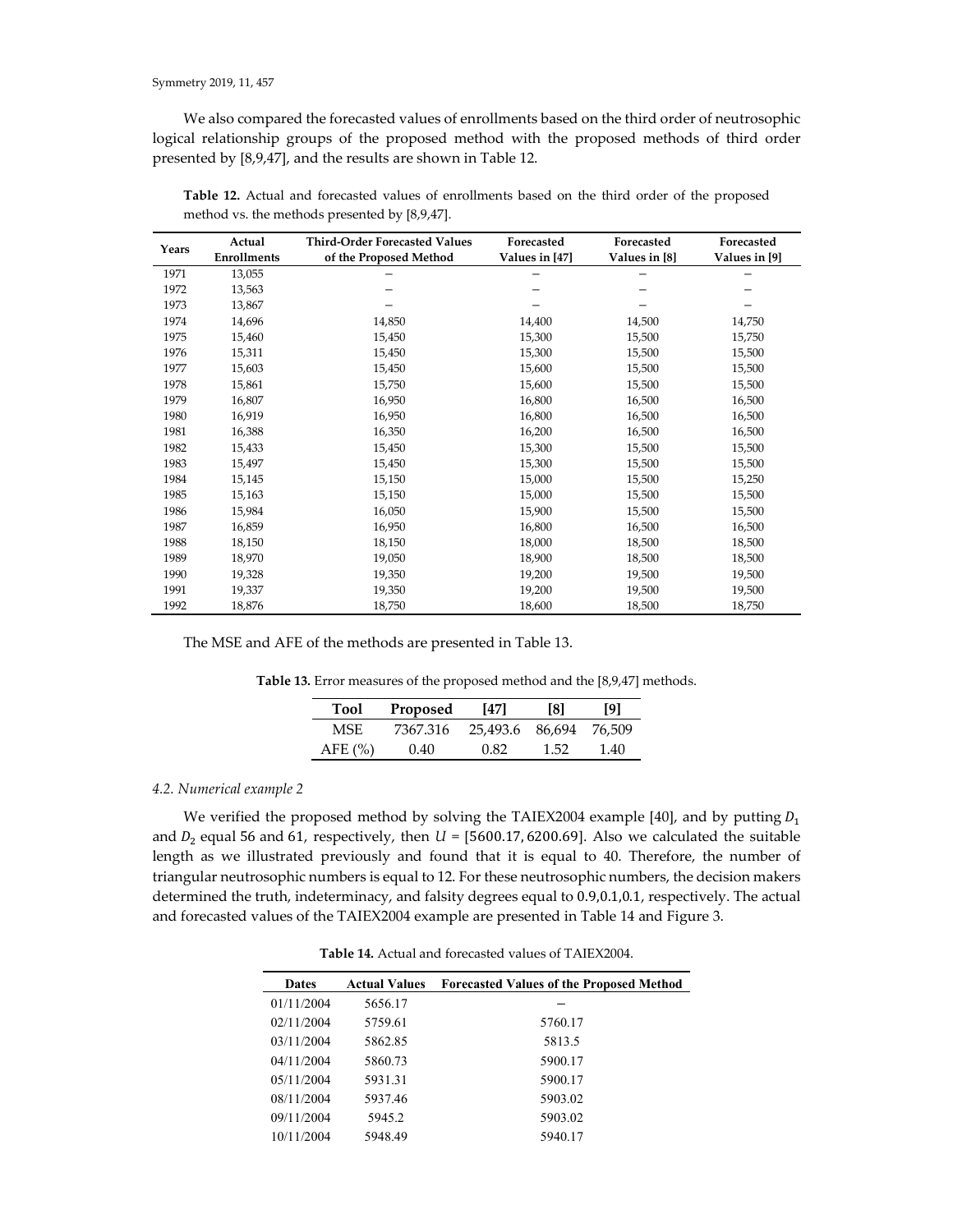| 11/11/2004 | 5874.52 | 5940.17 |
|------------|---------|---------|
| 12/11/2004 | 5917.16 | 5903.02 |
| 15/11/2004 | 5906.69 | 5903.02 |
| 16/11/2004 | 5910.85 | 5903.02 |
| 17/11/2004 | 6028.68 | 5940.17 |
| 18/11/2004 | 6049.49 | 5940.17 |
| 19/11/2004 | 6026.55 | 5940.17 |
| 22/11/2004 | 5838.42 | 5830.17 |
| 23/11/2004 | 5851.1  | 5830.17 |
| 24/11/2004 | 5911.31 | 5903.02 |
| 25/11/2004 | 5855.24 | 5830.17 |
| 26/11/2004 | 5778.65 | 5813.5  |
| 29/11/2004 | 5785.26 | 5813.5  |
| 30/11/2004 | 5844.76 | 5860.17 |
| 1/12/2004  | 5798.62 | 5830.17 |
| 02/12/2004 | 5867.95 | 5860.17 |
| 03/12/2004 | 5893.27 | 5900.17 |
| 06/12/2004 | 5919.17 | 5900.17 |
| 07/12/2004 | 5925.28 | 5903.02 |
| 08/12/2004 | 5892.51 | 5903.02 |
| 09/12/2004 | 5913.97 | 5900.17 |
| 10/12/2004 | 5911.63 | 5903.02 |
| 13/12/2004 | 5878.89 | 5903.02 |
| 14/12/2004 | 5909.65 | 5900.17 |
| 15/12/2004 | 6002.58 | 5903.02 |
| 16/12/2004 | 6019.23 | 6040.17 |
| 17/12/2004 | 6009.32 | 6040.17 |
| 20/12/2004 | 5985.94 | 6040.17 |
| 21/12/2004 | 5987.85 | 6040.17 |
| 22/12/2004 | 6001.52 | 6040.17 |
| 23/12/2004 | 5997.67 | 6040.17 |
| 24/12/2004 | 6019.42 | 6040.17 |
| 27/12/2004 | 5985.94 | 6040.17 |
| 28/12/2004 | 6000.57 | 6040.17 |
| 29/12/2004 | 6088.49 | 6040.17 |
| 30/12/2004 | 6100.86 | 6080.17 |
| 31/12/2004 | 6139.69 | 6080.17 |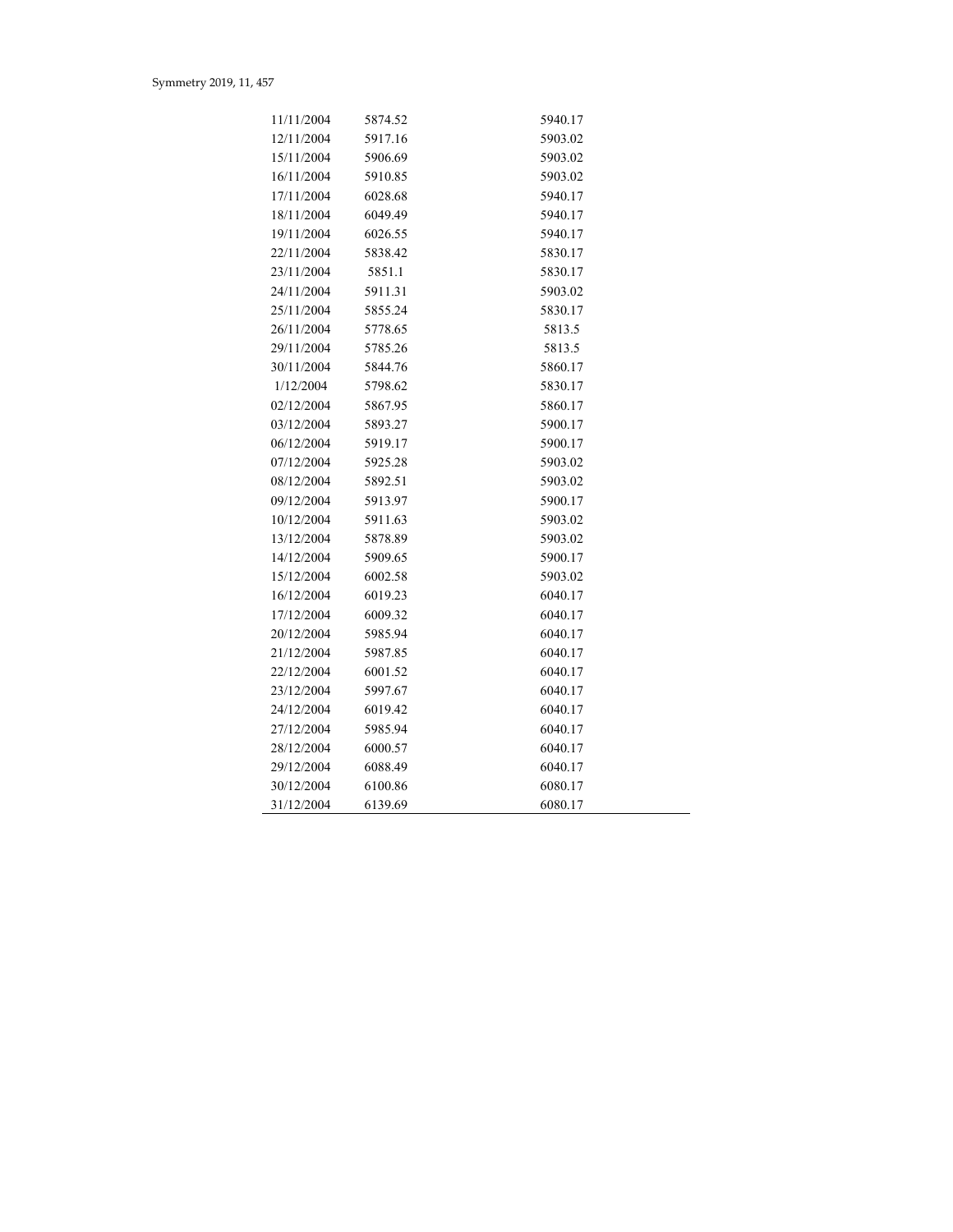

**Figure 3.** Actual and forecasted values of TAIEX2004.

The RMSE and AFE of the proposed method are presented in Table 15.

**Table 15.** Error measures of the proposed method.

| Tool        | <b>Proposed</b> |
|-------------|-----------------|
| <b>RMSE</b> | 42.05           |
| AFE $(\% )$ | 0.005           |

To confirm the performance of the suggested method, we compared it with other existing methods and the results are shown in Table 16 and Figure 4.

**Table 16.** Error measures of the proposed method and other existing methods which solved the TAIEX2004 example.

| <b>Methods</b>               | <b>RMSE</b> |
|------------------------------|-------------|
| Guan et al.'s method [40]    | 53.01       |
| Huarng et al.'s method [48]  | 73.57       |
| Chen and Kao's method [49]   | 58.17       |
| Cheng et al.'s method [50]   | 54.24       |
| Chen et al.'s method [51]    | 56.16       |
| Chen and Chang's method [52] | 60.48       |
| Chen and Chen's method [53]  | 61.94       |
| Yu and Huarng's method [54]  | 55.91       |
| Proposed method              | 42.05       |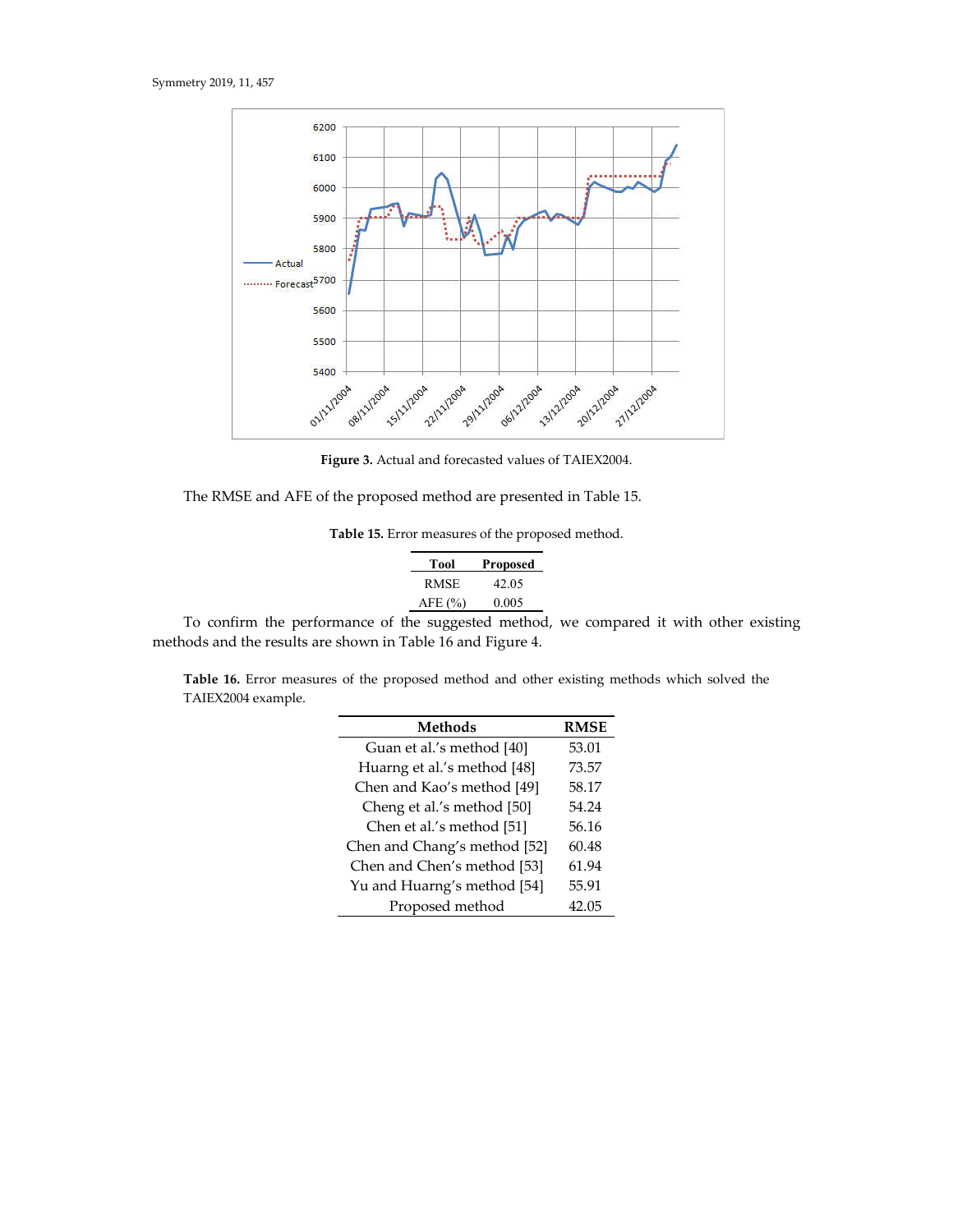

# **RMSE of diffrent methods**

**Figure 4.** The RMSE of different methods that solved the TAIEX2004 example.

TAIEX2004 is used as a baseline to compare our method with other competitive methods, to compare and identify how all the methods can manage error reduction. The RMSE is a common approach used in financial analysis [55]. Compared with the existing methods as shown in Table 16, our proposed method can offer the least presence of errors since it has the most minimized RMSE. In other words, our method appears to be performing the best in reducing errors and ensuring all our analyses are accurate with insights. This may provide a new insight for business intelligence with artificial intelligence, cloud computing, and neutrosophic research.

# **5. Conclusion and future directions**

The objective of this research was to enhance the accuracy rates of forecasting, since the forecasting accuracy rates in the existing approaches of fuzzy and intuitionistic fuzzy time series were not accurate enough. Thus, in this research we introduced the notion of first-and high-order neutrosophic time series data by defining the fitting length of intervals and proposing a novel method for calculating forecasted values. In order to obtain truth, indeterminacy, and falsity membership degrees of historical data, we defined triangular neutrosophic numbers. The neutrosophication process of historical time series data depends on the biggest score function of the triangular neutrosophic numbers. For the deneutrosophication process of first- and high-order NTS, we used simple arithmetic computations. The suggested approach of first- and high-order neutrosophic time series proved its superiority against other existing methods in the field of fuzzy, intuitionistic fuzzy, and neutrosophic time series. In the future, we plan to apply meta-heuristic optimization techniques for improving the accuracy of the suggested method. We will apply this model for predicting other time series, such as demand forecasting, electricity consumption, etc. Furthermore**,** we may consider using other approaches for comparing similarities of historical data, like information entropy.

**Author Contributions:** All authors contributed equally to this research. The individual responsibilities and contribution of all authors can be described as follows: the idea of this entire paper was put forward by M. A.-B. and M.M.; V.C. completed the preparatory work of the paper. F. S. analyzed the existing work. The revision and submission of this paper was completed by F.S. and M.A.-B.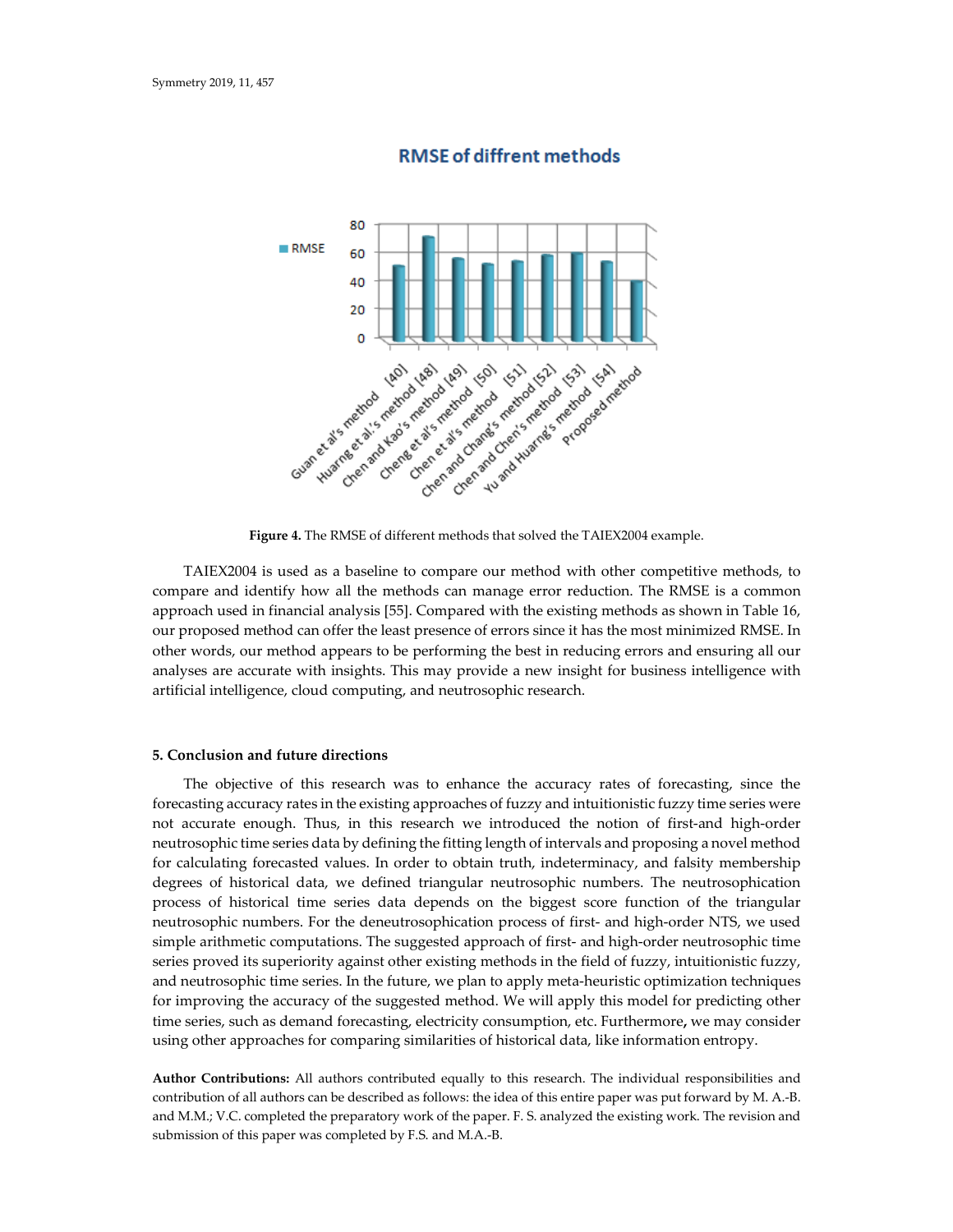Symmetry 2019, 11, 457

**Funding:** This research received no external funding.

**Acknowledgments:** The authors are very thankful to the reviewers for their constructive suggestion to improve the quality of this research.

**Conflicts of Interest:** The authors declare no conflict of interest.

## **References**

- 1 Song, Q.; Chissom, B.S. Forecasting enrollments with fuzzy time series—Part I. *Fuzzy Sets Syst. 1993, 54*,1–9.
- 2 Song, Q.; Chissom, B.S. Forecasting enrollments with fuzzy time series—Part II. *Fuzzy Sets Syst. 1994,62*,1– 8.
- 3 Chen, S.M. Forecasting enrollments based on fuzzy time series. *Fuzzy Sets Syst. 1996,81*,311–319.
- 4 Lee, H.S.; Chou, M.T. Fuzzy forecasting based on fuzzy time series. *Int. J. Comput. Math. 2004,81*,781–789.
- 5 Singh, S.R. A simple method of forecasting based on fuzzy time series. *Appl. Math. Comput. 2007*, *186*,330–339.
- 6 Singh, S.R. A robust method of forecasting based on fuzzy time series. *Appl. Math. Comput. 2007*, *188*,472–484.
- 7 Tsaur, R.C.; Yang, J.C.O.; Wang, H.F.Fuzzy relation analysis in fuzzy time series model. *Comput. Math. Appl. 2005*,*49*,539–548.
- 8 Chen, S.M. Forecasting enrollments based on high-order fuzzy time series. *Cybern. Syst. 2002,33*,1–16.
- 9 Singh, S.R. A simple time variant method for fuzzy time series forecasting. *Cybern. Syst. Int. J. 2007, 38*,305–321.
- 10 Hsu, Y.Y.; Tse, S.M.; Wu, B. A new approach of bivariate fuzzy time series analysis to the forecasting of a stock index. *Int. J. Uncertain. Fuzziness Knowl. -Based Syst.* 2003,*11*, 671–690.
- 11 Ziemba, P.; Becker, J. Analysis of the Digital Divide Using Fuzzy Forecasting.*Symmetry.*2019,*11*,166.
- 12 Zadeh, L.A. On fuzzy algorithms. In *Fuzzy Sets, Fuzzy Logic, and Fuzzy Systems: Selected Papers by Lotfi A Zadeh*; World Scientific: Singapore. 1996, pp.127–147.
- 13 Atanassov ,K.T. Intuitionistic fuzzy sets. *Fuzzy Sets Syst.* 1986,*20*,87–96.
- 14 Gangwar,S.S.;Kumar,S. Probabilistic and intuitionistic fuzzy sets–based method for fuzzy time series forecasting. *Cybern. Syst.* 2014,*45*,349–361.
- 15 Wang, Y.N.; Lei, Y.; Fan, X.; Wang, Y. Intuitionistic fuzzy time series forecasting model based on intuitionistic fuzzy reasoning .*Math.Prob.Eng.* 2016, *2016*, 5035160.
- 16 Joshi,B.P.;Kumar,S. Intuitionistic fuzzy sets based method for fuzzy time series forecasting. *Cybern. Syst.*  2012,*43*,34–47.
- 17 Kumar,S.;Gangwar,S.S. Intuitionistic fuzzy time series: An approach for handling non-determinism in time series forecasting. *IEEE Trans. Fuzzy Syst.* 2016,*24*,1270–1281.
- 18 Kumar,S.;Gangwar,S.S. A fuzzy time series forecasting method induced by intuitionistic fuzzy sets. *Int. J. Modeling simul. Sci. Comput.* 2015,*6*,1550041.
- 19 Eğrioglu, E.; Aladag, C.H.; Yolcu, U.; Dalar, A.Z. A hybrid high order fuzzy time series forecasting approach based on PSO and ANNS methods. *Am. J. Intell. Syst.* 2016,*6*,22–29.
- 20 Cai, Q.; Zhang, D.; Wu, B.; Leung, S.C. A novel stock forecasting model based on fuzzy time series and genetic algorithm. *Procedia Comput. Sci.* 2013,*18*,1155–1162.
- 21 Huang, Y.L.; Horng, S.J.; He, M.; Fan, P.; Kao, T.W.; Khan, M.K.; Kuo, I.H. A hybrid forecasting model for enrollments based on aggregated fuzzy time series and particle swarm optimization. *Expert Syst. Appl.*  2011,*38*,8014–8023.
- 22 Bisht, K.; Kumar, S. Fuzzy time series forecasting method based on hesitant fuzzy sets. *Expert Syst. Appl.*  2016,*64*,557–568.
- 23 Bahrami, B.; Shafiee, M. Fuzzy descriptor models for earthquake time prediction using seismic time series. *Int. J. Uncertain. Fuzziness Knowl. -Based Syst.* 2015,*23*,505–519.
- 24 Wang, Y.; Lei, Y.; Wang, Y.; Zheng, K. A heuristic adaptive-order intuitionistic fuzzy time series forecasting model. *J. Electron. Inf. Technol.* 2016,*38*,2795–2802.
- 25 Abhishekh, S.S.G.; Singh, S.R. A refined weighted method for forecasting based on type 2 fuzzy time series. *Int. J. Model. Simul.*. **2018**, *38*, 180–188.
- 26 Abhishekh, S.S.G.;Singh, S.R. A score function-based method of forecasting using intuitionistic fuzzy time series. *New Math. Nat. Comput*. **2018**, *14*, 91–111.
- 27 Abhishekh, S.K. A computational method for rice production forecasting based on high-order fuzzy time series*. Int. J. Fuzzy Math. Arch.*2017,*13*,145–157.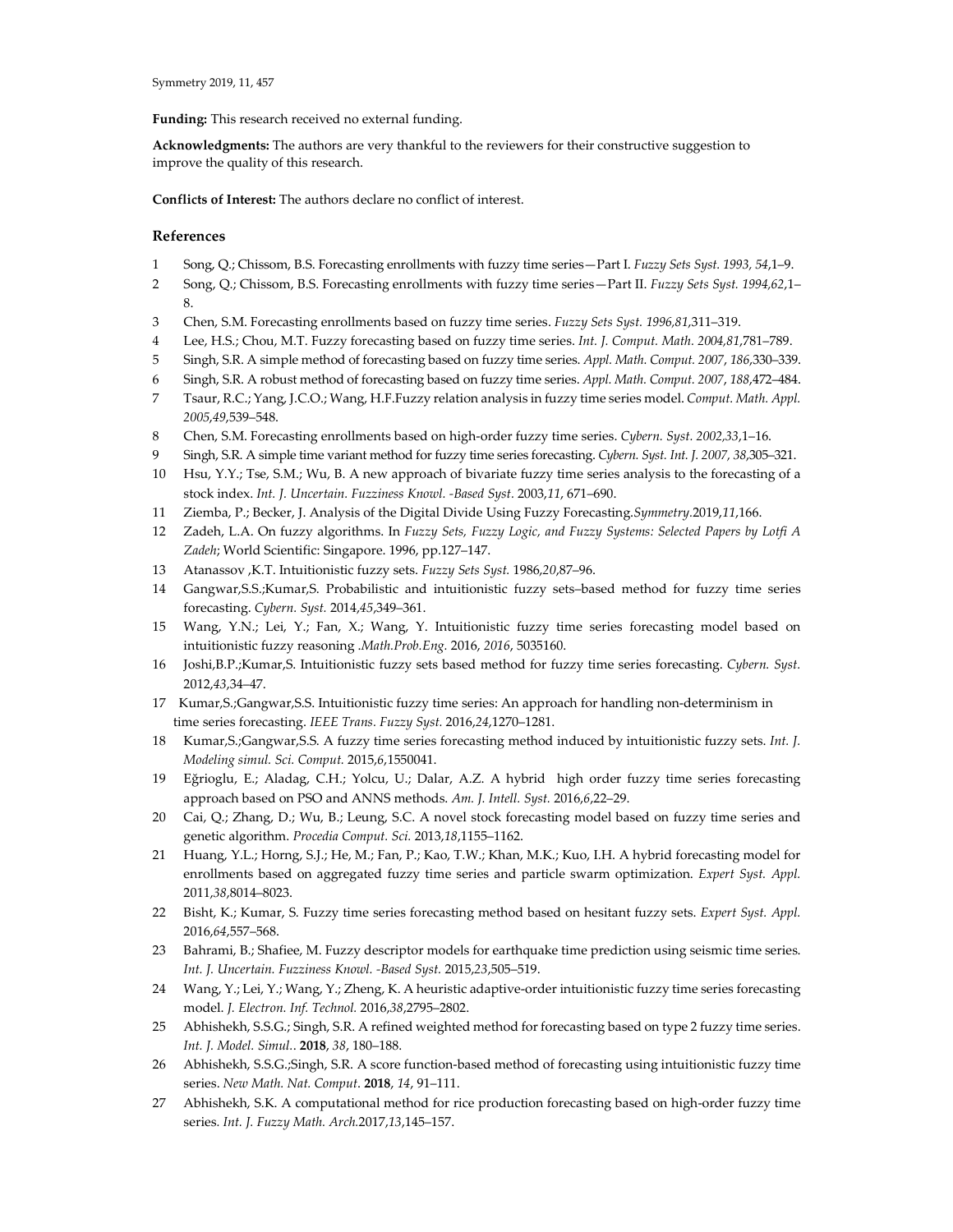- 28 Abdel-Basset, M.; Mohamed, M.; Chang, V. NMCDA: A framework for evaluating cloud computing services. *Future Gener. Comput. Syst.* 2018,*86*,12–29.
- 29 Smarandache, F. A Unifying Field in Logics: Neutrosophic Logic.In *Neutrosophy, Neutrosophic Set, Neutrosophic Probability*,3rded.;American Research Press: Rehoboth, DE,USA, 1999; Volume 8, pp.489–503.
- 30 Abdel-Basset, M.; Mohamed, M. The role of single valued neutrosophic sets and rough sets in smart city: Imperfect and incomplete information systems. *Measurement* **2018**, *124*, 47–55.
- 31 Abdel-Basset, M.; Mohamed, M.; Smarandache, F.; Chang, V. Neutrosophic Association Rule Mining Algorithm for Big Data Analysis. *Symmetry* **2018**, *10*, 106.
- 32 Abdel-Basset, M.; Mohamed, M.; Zhou, Y.; Hezam, I. Multi-criteria group decision making based on neutrosophic analytic hierarchy process. *J. Intell. Fuzzy Syst.* **2017**, *33*, 4055–4066.
- 33 Abdel-Basset, M.; Gunasekaran, M.; Mohamed, M.; Smarandache, F. A novel method for solving the fully neutrosophic linear programming problems. *Neural Comput. Appl.* **2018**, 1–11, doi: 10.1007/s00521-018-3404- 6.
- 34 Abdel-Basset, M.; Mohamed, M.; Sangaiah, A.K. Neutrosophic AHP-Delphi Group decision making model based on trapezoidal neutrosophic numbers. *J. Ambient Intell. Hum. Comput.* **2018**, *9*, 1427–1443.
- 35 Abdel-Basset, M.; Mohamed, M.; Hussien, A.N.; Sangaiah, A.K. A novel group decision-making model based on triangular neutrosophic numbers. *Soft Comput.* **2018**, *22*, 6629–6643.
- 36 Abdel-Basset, M.; Zhou, Y.; Mohamed, M.; Chang, V. A group decision making framework based on neutrosophic VIKOR approach for e-government website evaluation. *J. Intell. Fuzzy Syst.* **2018**, *34*, 4213– 4224.
- 37 Abdel-Basset, M.; Gunasekaran, M.; Mohamed, M.; Chilamkurti, N. Three-way decisions based on neutrosophic sets and AHP-QFD framework for supplier selection problem. *Futur. Gener. Comput. Syst.* **2018**, *89*, 19–30.
- 38 Mohamed, M.; Abdel-Baset, M.; Smarandache, F.; Zhou, Y. *A Critical Path Problem in Neutrosophic Environment*; Infinite Study: El Segundo, CA, USA, 2017.
- 39 Abdel-Basset, M.; Mohamed, M.; Smarandache, F. A hybrid neutrosophic group ANP-TOPSIS framework for supplier selection problems. *Symmetry* **2018**, *10*, 226.
- 40 Guan, H.; He, J.; Zhao, A.; Dai, Z.; Guan, S. A Forecasting Model Based on Multi-Valued Neutrosophic Sets and Two-Factor, Third-Order Fuzzy Fluctuation Logical Relationships. *Symmetry* **2018**, *10*, 245.
- 41 Guan, H.; Dai, Z.; Guan, S.; Zhao, A. A Forecasting Model Based on High-Order Fluctuation Trends and Information Entropy. *Entropy* **2018**, *20*, 669.
- 42 Huarng, K. Effective lengths of intervals to improve forecasting in fuzzy time series. *Fuzzy Sets Syst.* **2001**, *123*, 387–394.
- 43 Cheng, C.H.; Cheng, G.W.; Wang, J.W. Multi-attribute fuzzy time series method based on fuzzy clustering. *Expert Syst. Appl.* **2008**, *34*, 1235–1242.
- 44 Chou, M.T. Long-term predictive value interval with the fuzzy time series. *J. Mar. Sci. Technol.* **2011**, *19*, 509–513.
- 45 Pathak, H.K.; Singh, P. A new bandwidth interval based forecasting method for enrollments using fuzzy time series. *Appl. Math.* **2011**, *2*, 504–507.
- 46 Yolcu, U.; Egrioglu, E.; Uslu, V.R.; Basaran, M.A.; Aladag, C.H. A new approach for determining the length of intervals for fuzzy time series. *Appl. Soft Comput.* **2009**, *9*, 647–651.
- 47 Gautam, S.S.; Singh, S.R. A refined method of forecasting based on high-order intuitionistic fuzzy time series data. *Prog. Artif. Intell.* **2018**, *7*, 339–350.
- 48 Huarng, K.H.; Yu, T.H.K.; Hsu, Y.W. A multivariate heuristic model for fuzzy time-series forecasting. *IEEE Trans. Syst. Man Cybern. Part B (Cybern.)* **2007**, *37*, 836–846.
- 49 Chen, S.M.; Kao, P.Y. TAIEX forecasting based on fuzzy time series, particle swarm optimization techniques and support vector machines. *Inf. Sci.* **2013**, *247*, 62–71.
- 50 Cheng, S.H.; Chen, S.M.; Jian, W.S. Fuzzy time series forecasting based on fuzzy logical relationships and similarity measures. *Inf. Sci.* **2016**, *327*, 272–287.
- 51 Chen, S.M.; Manalu, G.M.T.; Pan, J.S.; Liu, H.C. Fuzzy forecasting based on two-factors second-order fuzzytrend logical relationship groups and particle swarm optimization techniques. *IEEE Trans. Cybern.* **2013**, 43, 1102–1117.
- 52 Chen, S.M.; Chang, Y.C. Multi-variable fuzzy forecasting based on fuzzy clustering and fuzzy rule interpolation techniques. *Inf. Sci.* **2010**, *180*, 4772–4783.